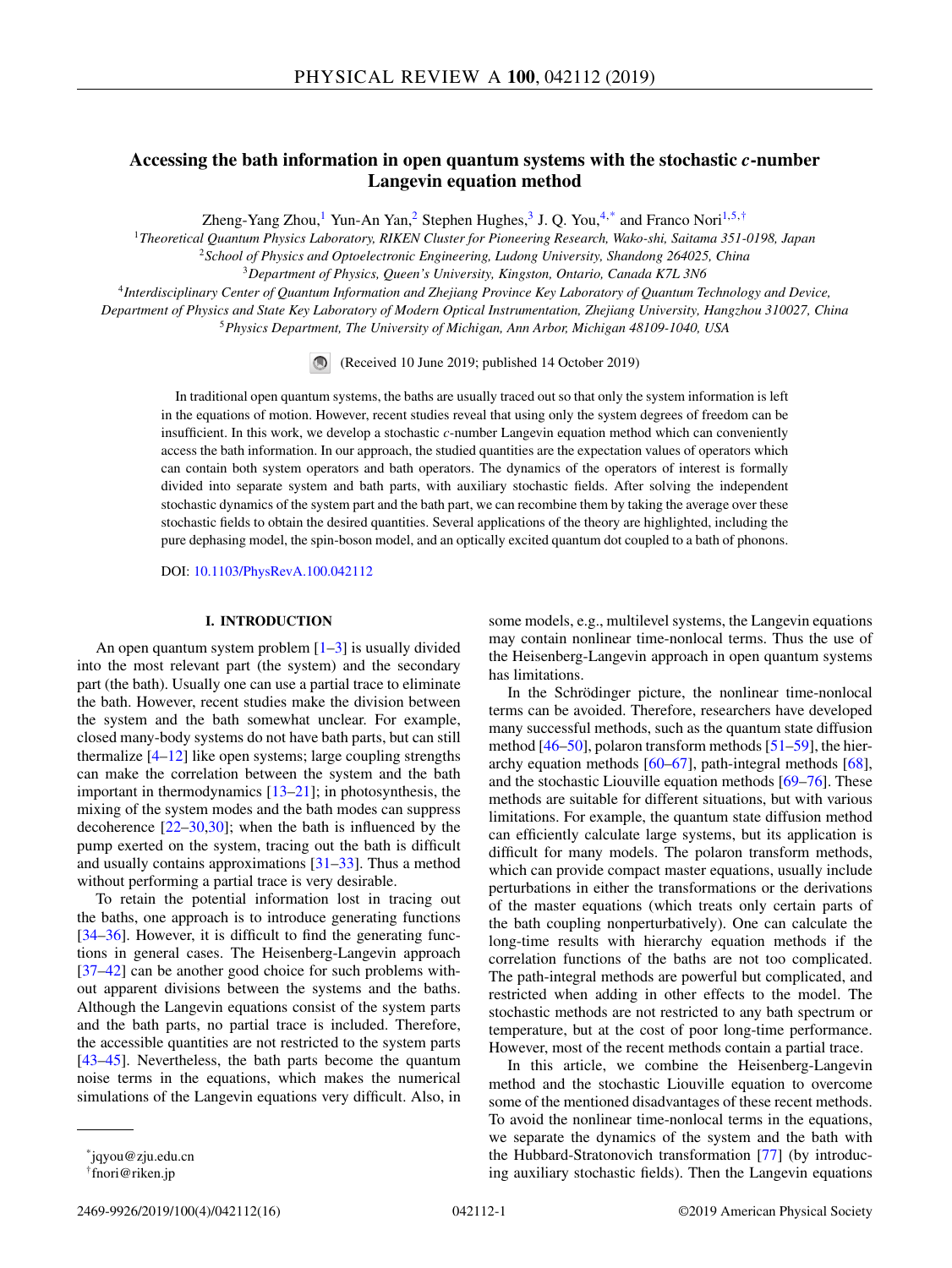<span id="page-1-0"></span>become linear and time local at the cost of containing classical noise terms. Moreover, we change the stochastic equations to *c*-number equations by taking expectation values. The final result can be obtained by taking the average over the noise terms. Our method is not based on the perturbation or the Markovian approximation, so it is, in principle, numerically exact. Similar to the stochastic Liouville equation, the stochastic *c*-number Langevin equations can deal with very complicated bath spectra at any temperature, but may have poor numerical convergence for long-time simulations. In addition, our method also has the advantage of the Heisenberg-Langevin method, in that it can conveniently obtain the quantities of the bath.

Our paper is organized as follows. In Sec.  $II$ , we derive the stochastic *c*-number Langevin equations. We first separate the dynamics of the system and the bath by introducing the stochastic noise terms. Then, we solve the stochastic dynamics of the system part and the bath part separately. Finally, we combine the system part and the bath part by taking the average over the noise terms to obtain the desired results. In Sec. [III,](#page-5-0) several numerical examples of two-level systems are calculated. The first example is the pure dephasing model which can be used to check the method. The second example, the spin-boson model, has been calculated with many numerical methods, but the bath quantities are seldom studied. Then a realistic and practical system, a quantum dot system coupled to phonons, is chosen as the third example. Section [IV](#page-9-0) presents our conclusions. We also include four appendices. Appendix [A](#page-9-0) provides the derivation of the stochastic bath evolution operator. In Appendix  $\overline{B}$ , we describe how to generate the bath operators from the stochastic bath evolution operator. In Appendix  $C$ , we derive the expectation value of the stochastic identity operator of the bath. The *c*-number Langevin equation for the Brownian motion problem is derived in Appendix  $D$ . In Appendix  $E$ , our method is extended to the time-dependent Hamiltonian case.

## **II. THE STOCHASTIC** *c***-NUMBER LANGEVIN EQUATIONS**

For the total system, we consider the Caldeira-Leggett type model [\[78\]](#page-14-0), with  $H_{\text{tot}} = H_0 + H_{\text{I}}$  (setting  $\hbar = 1$ ),

$$
H_0 = H_{\text{sys}} + H_{\text{b}},
$$
  
\n
$$
H_{\text{b}} = \sum_k \omega_k a_k^{\dagger} a_k,
$$
  
\n
$$
H_{\text{I}} = S \sum_k (g_k^* a_k^{\dagger} + g_k a_k).
$$
\n(1)

Here,  $H_0$  is composed of the free Hamiltonian of the system,  $H_{\text{sys}}$ , and the multimode bosonic bath  $H_{\text{b}}$ . The coupling Hamiltonian  $H<sub>I</sub>$  describes the coupling between the system and the bosonic bath. In the coupling Hamiltonian, *S* is a Hermitian operator of the system, and  $a_k^{\dagger}$  ( $a_k$ ) is the bosonic creation (annihilation) operator of the *k*th mode in the bath.

Solving such an open system with the Heisenberg-Langevin approach is usually difficult. Here, we take the standard generalized quantum Langevin equation as an example [\[79\]](#page-14-0). Consider the Heisenberg equations of an arbitrary

system operator  $A_s(t)$  and the bath operator  $a_k$ ; then,

$$
\dot{A}_s(t) = i[H_{\text{sys}}, A_s(t)] + i[S, A_s(t)] \sum_k [g_k^* a_k^{\dagger}(t) + g_k a_k(t)],
$$
  

$$
\dot{a}_k(t) = -ig_k S(t) - i\omega_k a_k.
$$
 (2)

The bath equations can be formally solved,

$$
a_k = e^{-i\omega_k t} a_k(0) - ig_k \int_0^t ds e^{-i\omega_k(t-s)} S(s).
$$
 (3)

Substituting this formal solution for the bath operators in the equation of the system operator  $A<sub>s</sub>(t)$ , the Langevin equation of  $A<sub>s</sub>(t)$  can be derived:

$$
\dot{A}_s(t) = i[H_{\text{sys}}(t), A_s(t)] + i[S(t), A_s(t)]\hat{\xi}(t) \n+ [S(t), A_s(t)] \int_0^t ds[\alpha(t - s) - \alpha^*(t - s)]S(s), \quad (4)
$$

where

$$
\alpha(t - s) \equiv \sum_{k} g_{k} g_{k}^{*} \exp[-i\omega_{k}(t - s)] \tag{5}
$$

is the zero-temperature correlation function, and

$$
\hat{\xi}(t) \equiv \sum_{k} [g_k a_k(0) \exp(-i\omega_k t) + g_k^* a_k^{\dagger}(0) \exp(i\omega_k t)] \quad (6)
$$

is the quantum noise. In this article, noise terms with hat correspond to quantum noise terms of the bath, and noise terms without hat are classical noise terms from the auxiliary field. In general, the commutator  $[S, A_s(t)]$  is some operator  $B_s(t)$ . Thus the last term in Eq. (4) has the form  $f^t_{s,t}$   $J_s[f_0(t), \ldots]$   $\mathcal{L}(t)$   $\mathcal{L}(s)$  which is hather and increase  $\int_0^t ds [\alpha(t-s) - \alpha^*(t-s)]B_s(t)S(s)$ , which is both nonlinear and time nonlocal. Such a term makes it difficult to apply the Heisenberg-Langevin approach to general cases. In addition, the quantum noise further increases the difficulty of solving these equations. Therefore, we follow the idea of the stochastic Liouville equation [\[69–76\]](#page-14-0), instead of the traditional approach to derive the Langevin equation.

#### **A. Separating the system and the bath with stochastic noise terms**

To avoid dealing with the nonlinear terms directly, we formally separate the dynamics of the system and the bath [\[70–75\]](#page-14-0). The basic idea is similar to generating indirect interactions with intermediate fields [\[80–](#page-14-0)[83\]](#page-15-0). Instead of the original system-bath coupling, we consider the equivalent coupling induced by auxiliary fields with trivial dynamics. This produces stochastic, but uncoupled system dynamics and bath dynamics. By averaging over the noise terms, which resembles tracing out the intermediate field, we can recover the original system-bath coupling.

An operator at time  $t$  in the Heisenberg picture  $B(t)$  is related to its initial value  $B(0)$  by

$$
B(t) = U^{\dagger}(t)B(0)U(t),\tag{7}
$$

with the evolution operator  $U(t) \equiv \exp(-iH_{tot}t)$ . It is difficult to obtain  $U(t)$  for general cases. However, by applying the Hubbard-Stratonovich transformation [\[77\]](#page-14-0), the evolution operator  $U(t)$  can be divided into two parts. Consider the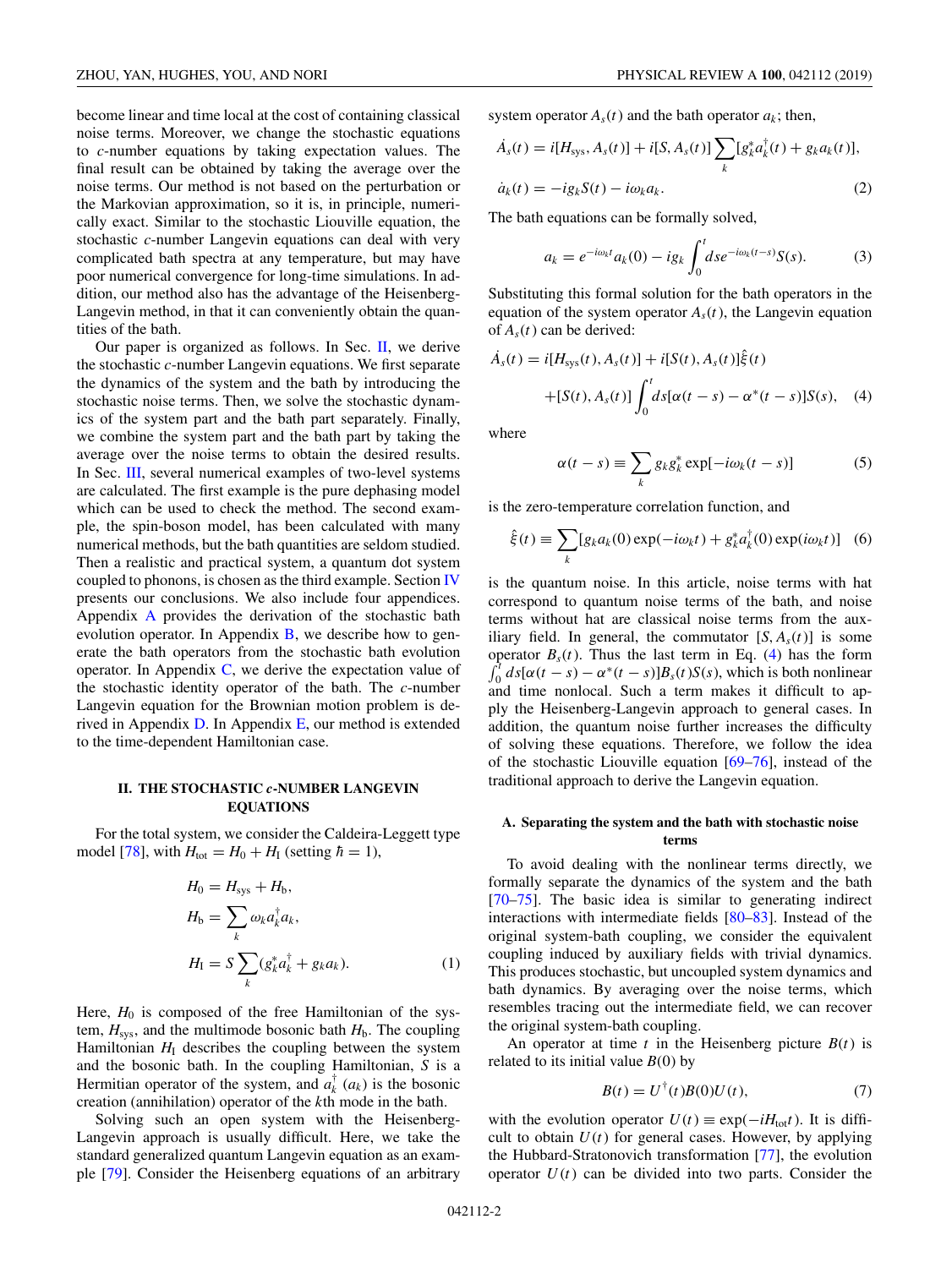<span id="page-2-0"></span>coupling Hamiltonian,

$$
H_{I} = Sx
$$
  
=  $\frac{(S+x)^{2} - (S-x)^{2}}{4}$   
=  $\left(\frac{S+x}{2}\right)^{2} + \left(\frac{S-x}{2i}\right)^{2}$ ,

with

$$
x \equiv \sum_{k} (g_{k}^{*} a_{k}^{\dagger} + g_{k} a_{k}). \tag{8}
$$

The coupling Hamiltonian is now in a quadratic form, so that the total evolution operator, which is also the partition function with imaginary temperature, can be expressed as

$$
U(t) = \int D[z_{1,\tau}]D[z_{2,\tau}] \frac{1}{2\pi} \exp\left[\int_0^t d\tau \left(-\frac{1}{2}z_{1,\tau}^2 - \frac{1}{2}z_{2,\tau}^2\right)\right] U_{\text{sys}}(t; z_{1,\tau}, z_{2,\tau}) U_b(t; z_{1,\tau}, z_{2,\tau})
$$
  
\n
$$
\equiv \mathcal{M}_z \{U_{\text{sys}}(t; z_{1,\tau}, z_{2,\tau}) U_b(t; z_{1,\tau}, z_{2,\tau})\},
$$

where

$$
U_{\rm sys}(t; z_{1,\tau}, z_{2,\tau}) = T_{+} \exp \left\{-i \int_{0}^{t} d\tau \left[H_{\rm sys} + \frac{1}{\sqrt{2}} S(z_{1,\tau} + iz_{2,\tau})\right]\right\},\,
$$

and

$$
U_{b}(t; z_{1,\tau}, z_{2,\tau}) = T_{+} \exp \left\{-i \int_{0}^{t} d\tau \left[ \frac{1}{\sqrt{2}} \sum_{k} (g_{k} a_{k} + g_{k}^{*} a_{k}^{\dagger}) (iz_{1,\tau} + z_{2,\tau}) + \sum_{k} \omega_{k} a_{k}^{\dagger} a_{k} \right] \right\}.
$$
 (9)

Here,  $U_{sys}(t; z_{1,\tau}, z_{2,\tau})$  is the stochastic evolution operator of the system and  $U_b(t; z_{1, \tau}, z_{2, \tau})$  is the stochastic evolution operator of the bath;  $T_+$  is the time-ordered operator, and the average over the noise terms is denoted by  $\mathcal{M}_z$  {}. We first assume  $B(0) = B_{sys}(0) \otimes B_b(0)$  so that the dynamics of the total system can be divided into two parts. Thus,

$$
B(t) = \mathcal{M}_z \{ B_{\text{sys}}(t; z) \otimes B_{\text{b}}(t; z) \},
$$
  
\n
$$
B_{\text{sys}}(t; z) = U_{\text{sys}}^{\dagger}(t; z_{1, \tau}, z_{2, \tau}) B_{\text{sys}}(0) U_{\text{sys}}(t; z_{3, \tau}, z_{4, \tau}),
$$
  
\n
$$
B_{\text{b}}(t; z) = U_{\text{b}}^{\dagger}(t; z_{1, \tau}, z_{2, \tau}) B_{\text{b}}(0) U_{\text{b}}(t; z_{3, \tau}, z_{4, \tau}).
$$
 (10)

In more general cases, with  $B(0) = \sum_i B_{i,sys}(0) \otimes B_{i,b}(0)$ , we can deal with these terms one by one.

In the master-equation method, the bath part is usually traced out to obtain the reduced density matrix  $\rho_{sys}(t)$ . However, some information of the bath is lost in this procedure. To avoid such a disadvantage, we take the expectation value of the operator, instead of tracing out the bath,

$$
\langle B(t) \rangle = \text{Tr}\{B(t)\rho_{\text{tot}}(0)\}.
$$
 (11)

Now we assume that the system and the bath are factorized at the initial time  $\rho_{\text{tot}}(0) = \rho_{\text{sys}}(0) \otimes \rho_{\text{b}}(0)$ . Then, the expectation value can also be divided into the system part and the bath part,

$$
\langle B(t) \rangle = \text{Tr}\{\mathcal{M}_z \{B_{\text{sys}}(t; z) \otimes B_{\text{b}}(t; z)\} \rho_{\text{sys}}(0) \otimes \rho_{\text{b}}(0)\}
$$
  
=  $\mathcal{M}_z \{ \{B_{\text{sys}}(t; z) \} \langle B_{\text{b}}(t; z) \rangle \},$  (12)

with

$$
\langle B_{\rm sys}(t; z) \rangle \equiv \text{Tr} \{ B_{\rm sys}(t; z) \rho_{\rm sys}(0) \},\tag{13}
$$

and

$$
\langle B_{\mathbf{b}}(t; z) \rangle \equiv \text{Tr}\{B_{\mathbf{b}}(t; z)\rho_{\mathbf{b}}(0)\}.
$$
 (14)

According to Eq.  $(12)$ , we can separately calculate the stochastic expectation value of the system part  $\langle B_{sys}(t; z) \rangle$ 

and the bath part  $\langle B_b(t; z) \rangle$ . Then, the expectation value of the concerned operator  $\langle B(t) \rangle$  can be obtained by taking the noise average of the stochastic ones. Note that these noise terms come from the auxiliary fields instead of the bath. The quantum noise induced by the bath is included in  $\langle B_{\text{b}}(t; z) \rangle$ .

#### **B. The stochastic dynamics of the system part**

We first consider a system of finite dimension. In such a case, a set of basis operators  $Y_l$  can be found to represent the  $B_{\rm sys}(0; z)$ ,

$$
B_{\rm sys}(0; z) = \sum_l b_l Y_l. \tag{15}
$$

The stochastic system operator at time *t* can also be expressed in the same way,

$$
B_{\rm sys}(t; z) = U_{\rm sys}^{\dagger}(t; z_{1,\tau}, z_{2,\tau}) \sum_{l} b_{l} Y_{l} U_{\rm sys}(t; z_{3,\tau}, z_{4,\tau})
$$
  
= 
$$
\sum_{l} b_{l} Y_{l}(t; z),
$$

with

$$
Y_l(t; z) \equiv U_{\text{sys}}^{\dagger}(t; z_{1, \tau}, z_{2, \tau}) Y_l U_{\text{sys}}(t; z_{3, \tau}, z_{4, \tau}). \tag{16}
$$

The expectation value of the system part can then be expressed as

$$
\langle B_{\rm sys}(t;z)\rangle = \sum_l b_l \langle Y_l(t;z)\rangle.
$$
 (17)

According to Eq. (17), once all the stochastic expectation values of the basis  $Y_l(t; z)$  are known, the stochastic expectation value of the system part can be easily calculated. The equation for  $Y_l(t; z)$  can be obtained by directly taking the time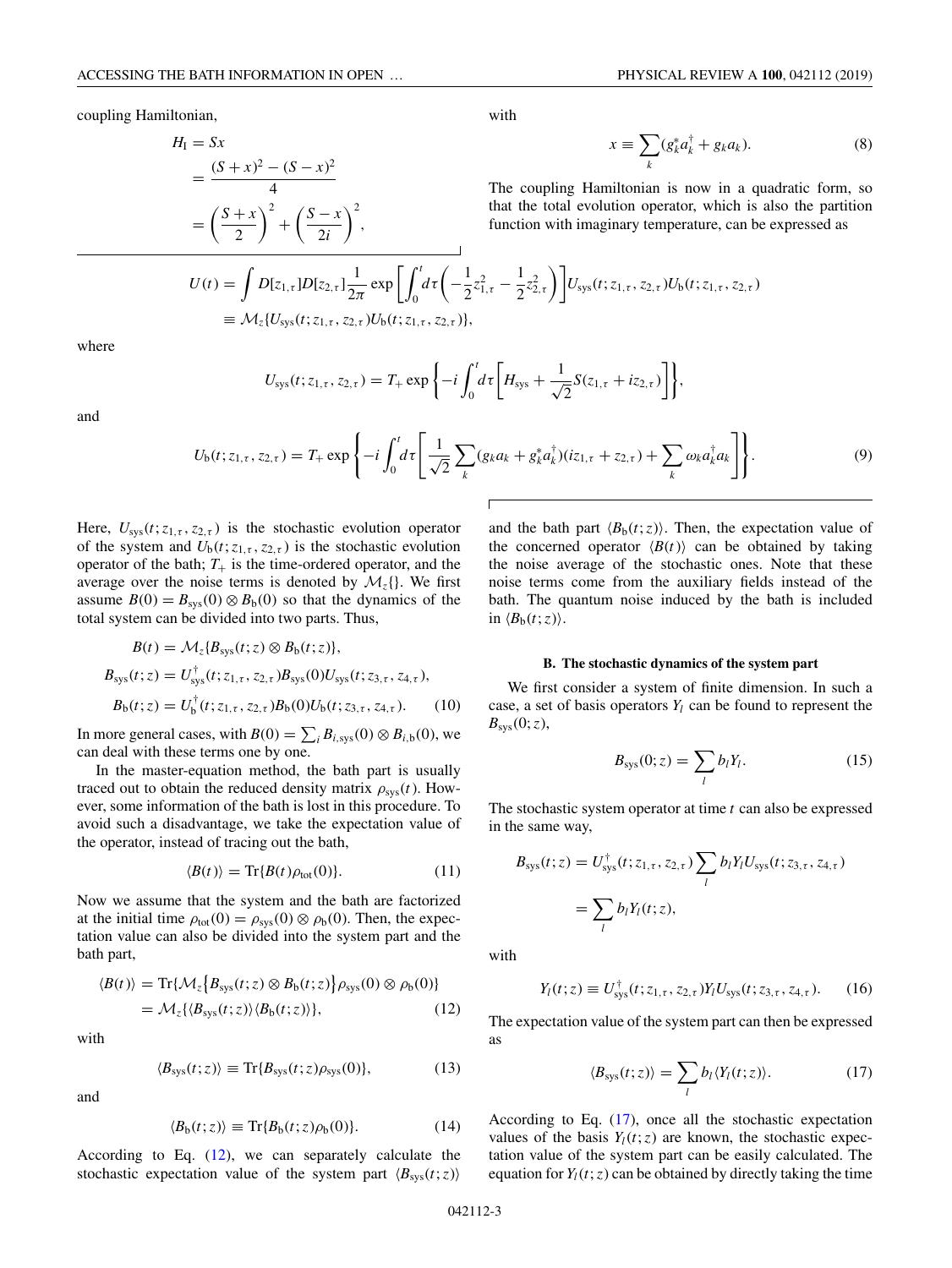<span id="page-3-0"></span>derivative of it, so that

$$
\frac{\partial}{\partial t}Y_l(t; z) = \frac{\partial}{\partial t} \{U_{\text{sys}}^{\dagger}(t; z_{1,\tau}, z_{2,\tau})Y_l U_{\text{sys}}(t; z_{3,\tau}, z_{4,\tau})\}
$$
\n
$$
= \left[\frac{\partial}{\partial t}U_{\text{sys}}^{\dagger}(t; z_{1,\tau}, z_{2,\tau})\right]Y_l U_{\text{sys}}(t; z_{3,\tau}, z_{4,\tau})
$$
\n
$$
+ U_{\text{sys}}^{\dagger}(t; z_{1,\tau}, z_{2,\tau})Y_l \left[\frac{\partial}{\partial t}U_{\text{sys}}(t; z_{3,\tau}, z_{4,\tau})\right]. \quad (18)
$$

According to the form of the stochastic evolution operator in Eq.  $(9)$ , Eq.  $(18)$  can be written as

$$
\frac{\partial}{\partial t}Y_l(t; z) = U_{\text{sys}}^{\dagger}(t; z_{1,\tau}, z_{2,\tau}) D(0; z) U_{\text{sys}}(t; z_{3,\tau}, z_{4,\tau}),
$$

where

$$
D(0; z) = i \left[ H_{\text{sys}} + \frac{1}{\sqrt{2}} S_{\text{sys}}(z_{1,t} - iz_{2,t}) \right] Y_l
$$

$$
-i Y_l \left[ H_{\text{sys}} + \frac{1}{\sqrt{2}} S_{\text{sys}}(z_{3,t} + iz_{4,t}) \right].
$$
 (19)

If we define two complex noise terms,

$$
x_{1,t} = \frac{1}{2}(z_{1,t} - iz_{2,t} + z_{3,t} + iz_{4,t})
$$

and

$$
x_{2,t} = \frac{1}{2}(z_{1,t} - iz_{2,t} - z_{3,t} - iz_{4,t}),
$$
 (20)

we can express  $D(0; z)$  in Eq. (19) in a compact form,

$$
D(0; x) = i[H_{sys}, Y_l] + i\frac{1}{\sqrt{2}}x_{1,t}[S_{sys}, Y_l]
$$

$$
+ i\frac{1}{\sqrt{2}}x_{2,t}\{S_{sys}, Y_l\}.
$$
 (21)

The commutators and anticommutators can also be expressed by the basis operators  $Y_m$ ,

$$
[H_{sys}, Y_l] = \sum_{m} \mathcal{H}_{lm} Y_m,
$$
  
\n
$$
[S_{sys}, Y_l] = \sum_{m} \mathcal{S}_{lm}^c Y_m,
$$
  
\n
$$
\{S_{sys}, Y_l\} = \sum_{m} \mathcal{S}_{lm}^a Y_m.
$$
\n(22)

The superscripts "*c*" and "*a*" refer to "commutator" and "anticommutator," respectively. When the dimension of the system Hilbert space is infinite, our method can also be applied if a set of basis operators which satisfies Eq.  $(22)$  can be found. With Eqs.  $(19)$  and  $(22)$ , we can obtain the following equation for  $Y_l(t; x)$ :

$$
\frac{\partial}{\partial t}Y_l(t;x) = i \sum_m \left( \mathcal{H}_{lm} + \frac{x_{1,t}}{\sqrt{2}} \mathcal{S}_{lm}^c + \frac{x_{2,t}}{\sqrt{2}} \mathcal{S}_{lm}^a \right) Y_m(t;x). \quad (23)
$$

The equation for the expectation values is straightforward to obtain,

$$
\frac{\partial}{\partial t} \langle Y_l(t; x) \rangle = i \sum_m \left( \mathcal{H}_{lm} + \frac{x_{1,t}}{\sqrt{2}} \mathcal{S}_{lm}^c + \frac{x_{2,t}}{\sqrt{2}} \mathcal{S}_{lm}^a \right) \langle Y_m(t; x) \rangle.
$$
\n(24)

Equation  $(24)$  can also be written in a vector form if we define the stochastic expectation value vector as

$$
\mathcal{Y}(t,x) \equiv (\langle Y_1(t;x) \rangle, \ldots, \langle Y_n(t;x) \rangle)^T,
$$

where *n* is the number of the basis operators of the system and *T* means transpose. The vector form of the equation reads

$$
\frac{\partial}{\partial t}\mathcal{Y}(t,x) = i\bigg(\mathcal{H} + \frac{x_{1,t}}{\sqrt{2}}\mathcal{S}^c + \frac{x_{2,t}}{\sqrt{2}}\mathcal{S}^a\bigg)\mathcal{Y}(t,x). \tag{25}
$$

The elements of the matrices  $H$ ,  $S^c$ , and  $S^a$  are, respectively, the terms  $\mathcal{H}_{lm}$ ,  $\mathcal{S}_{lm}^c$ , and  $\mathcal{S}_{lm}^a$  in Eq. (24). With Eqs. [\(17\)](#page-2-0) and (25), the stochastic expectation value of the system part can be calculated. Note that the choice of the basis operators is arbitrary. For example, we can take  $B_{sys}(t; z)$  as the first one of them and find enough operators to satisfy Eq. (22).

#### **C. The stochastic dynamics of the bath part**

Next, we come to the stochastic evolution operator for the bath  $U_b(t; z_{3,\tau}, z_{4,\tau})$ . In the following, for simplicity, the stochastic evolution operators for the bath will be written as  $U_{\text{lb}}(t; z)$  and  $U_{\text{lb}}^{\dagger}(t; z)$ . Note that the noise terms are different in  $U_{\text{Ib}}(t; z)$  and  $U_{\text{Ib}}^{\dagger}(t; z)$ . We first change to the interaction picture,

$$
U_{\rm Ib}(t; z) = e^{iH_{\rm b}t} U_{\rm b}(t; z). \tag{26}
$$

Then the bath part of the stochastic operator becomes

$$
B_{\rm b}(t; z) = U_{\rm Ib}^{\dagger}(t; z) B_{\rm Ib}(t) U_{\rm Ib}(t; z),
$$

where  $B_{\text{Ib}}(t) \equiv \exp(iH_{\text{b}}t)B_{\text{b}}(0)\exp(-iH_{\text{b}}t)$  is the initial value of the bath part of the stochastic operator in the interaction picture. The equation for  $U_{\text{Ib}}(t; z)$  is

$$
\frac{\partial}{\partial t}U_{\text{lb}}(t;z) = \frac{\partial}{\partial t}[e^{iH_{\text{b}}t}U_{\text{b}}(t;z)]
$$
\n
$$
= \frac{z_{3,\tau} - iz_{4,\tau}}{\sqrt{2}}\hat{\xi}(t)U_{\text{lb}}(t;z). \tag{27}
$$

Here, the  $\hat{\xi}(t)$  is the quantum noise term which appears in the quantum Langevin equation. Equation  $(27)$  can be solved by the Magnus expansion  $[84,85]$  (also see Appendix [A\)](#page-9-0),

$$
U_{1b}(t;z) = \exp\left[-i\frac{1}{\sqrt{2}}\int_0^t ds\,(iz_{3,s} + z_{4,s})\sum_k g_k^* e^{i\omega_k s} a_{kb}^\dagger\right] \exp\left[-i\frac{1}{\sqrt{2}}\int_0^t ds\,(iz_{3,s} + z_{4,s})\sum_k g_k e^{-i\omega_k s} a_{kb}\right] \times \exp\left[-\int_0^t ds_1 \int_0^{s_1} ds_2 \frac{1}{2}(iz_{3,s_1} + z_{4,s_1})(iz_{3,s_2} + z_{4,s_2})\alpha(s_1 - s_2)\right].
$$
\n(28)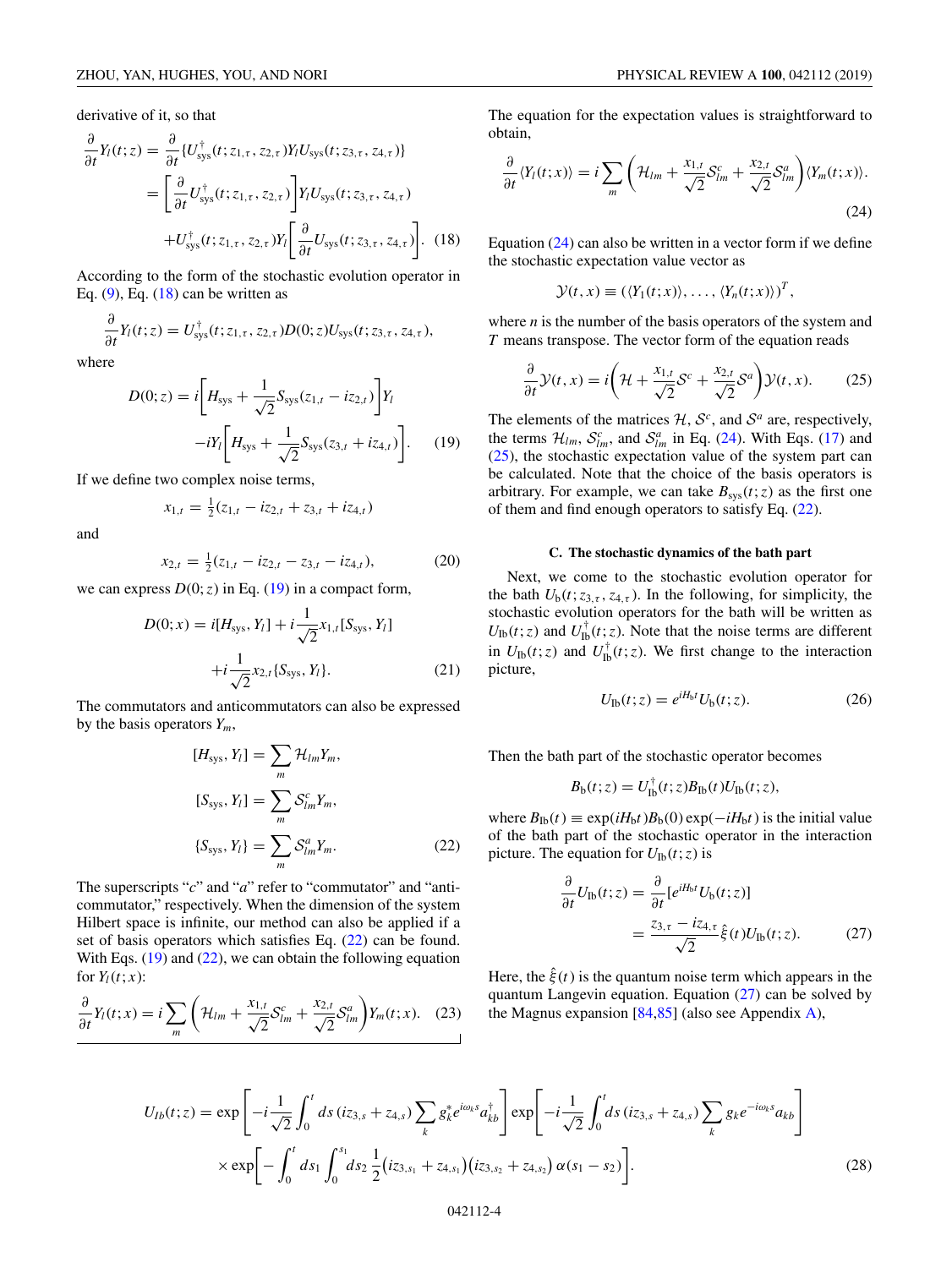<span id="page-4-0"></span>Now we consider the stochastic expectation value of the bath part  $\langle B_b(t; z) \rangle$ . We express the bath part of the operator with a Taylor expansion,

$$
B_{b}(0) = \Pi_{k} \sum_{m_{k}, n_{k}} C_{k, m_{k}, n_{k}} a_{kb}^{n} a_{kb}^{\dagger m}.
$$
 (29)

The stochastic bath part  $B<sub>b</sub>(t; z)$  of the operator *B* at time *t* is

$$
B_{b}(t;z) = \Pi_{k} \sum_{m_{k},n_{k}} C_{k,m_{k},n_{k}} U_{b}^{\dagger}(t;z) a_{kb}^{n} a_{kb}^{\dagger m} U_{b}(t;z). \tag{30}
$$

Conceptually, Eq. (30) can be directly calculated from Eq. [\(28\)](#page-3-0). However, the bath operators can also be generated approximately from the stochastic evolution operator when the time is not too short (see Appendix  $\overline{B}$ ). In this way,

$$
a_{kb}^{\dagger}U_b(t; z) = \mathcal{A}_k(t; z_{3,\tau}, z_{4,\tau})U_b(t; z),
$$
  
\n
$$
a_{kb}U_b^{\dagger}(t; z) = \mathcal{A}_k^*(t; z_{1,\tau}, z_{2,\tau})U_b^{\dagger}(t; z),
$$
\n(31)

where  $A_k(t; z_{3,\tau}, z_{4,\tau})$  has the following form:

$$
\mathcal{A}_{k}(t; z_{3,\tau}, z_{4,\tau}) = \frac{i\sqrt{2}e^{i\omega_{k}t}}{g_{k}^{*}} \int_{0}^{t} ds_{1} \Big[ e^{-i\omega_{k}s_{1}} \frac{\delta}{\delta z_{4,s_{1}}} + \frac{1}{2} \int_{0}^{s_{1}} ds_{2} (iz_{3,s_{2}} + z_{4,s_{2}}) e^{-i\omega_{k}s_{1}} \alpha(s_{1} - s_{2}) + \frac{1}{2} \int_{s_{1}}^{t} ds_{2} (iz_{3,s_{2}} + z_{4,s_{2}}) e^{-i\omega_{k}s_{1}} \alpha^{*}(s_{1} - s_{2}) \Big].
$$
\n(32)

The term  $\alpha(s_1 - s_2) \equiv \sum_k g_k g_k^* \exp[-i\omega_k(s_1 - s_2)]$  in Eq. (32) is the zero-temperature correlation function mentioned in Eq.  $(4)$ . With Eq.  $(32)$ , Eq.  $(30)$  can be converted to

$$
B_{b}(t; z) = \Pi_{k} \sum_{m_{k}, n_{k}} C_{k, m_{k}, n_{k}}
$$
  
 
$$
\times [\mathcal{A}_{k}^{*}(t; z)]^{m} U_{b}^{\dagger}(t; z) [\mathcal{A}_{k}(t; z)]^{n} U_{b}(t; z)
$$
  

$$
= \Pi_{k} \sum_{m_{k}, n_{k}} C_{k, m_{k}, n_{k}} [\mathcal{A}_{k}(t; z)]^{n} [\mathcal{A}_{k}^{*}(t; z)]^{m} I_{b}(t; z),
$$

where

$$
I_{b}(t; z) \equiv U_{b}^{\dagger}(t; z)U_{b}(t; z). \tag{33}
$$

Note that the stochastic identity operator is no longer an identity operator. Also, we abbreviate the  $A_k(t; z_{3,\tau}, z_{4,\tau})$  $[A_k^*(t; z_{1, \tau}, z_{2, \tau})]$  to  $A_k(t; z)$   $[A_k^*(t; z)]$ . Since the stochastic bath operators can be generated from the bath part of the stochastic identity operator, the next step is to obtain the stochastic expectation value of  $I<sub>b</sub>(t; z)$ . If the initial state of the bath is the thermal state, then  $\langle I_b(t;z) \rangle$  can be exactly calculated  $[75]$  (also see Appendix [C\)](#page-10-0):

$$
\langle I_b(t; z) \rangle = \exp \left[ \int_0^t ds \, g(s, z) \, x_{1, s_s}^* \right],
$$
  

$$
g(s, z) = \int_0^s ds_1 \left[ \left( z_{3, s_1} - i z_{4, s_1} \right) \alpha_T (s - s_1) + \left( z_{1, s_1} + i z_{2, s_1} \right) \alpha_T^* (s - s_1) \right],
$$

with

$$
\alpha_T(t-s) = \sum_k g_k g_k^* \coth\left(\frac{\beta \omega_k}{2}\right) \cos[\omega_k(s_1 - s_2)] - i \sum_k g_k g_k^* \sin[\omega_k(s_1 - s_2)]. \tag{34}
$$

The  $\alpha_T(t - s)$  term in Eq. (34) is the finite-temperature correlation function of the bath. The effects of the bath temperature *T* are described by the parameter  $\beta = 1/(k_B T)$ . With the value of  $\langle I_h(t; z) \rangle$ , the stochastic expectation value of the bath part  $\langle B_{\rm b}(t; z) \rangle$  can be calculated from

$$
\langle B_{\mathfrak{b}}(t;z)\rangle = \Pi_k \sum_{m_k,n_k} C_{k,m_k,n_k} [\mathcal{A}_k(t;z)]^n [\mathcal{A}_k^*(t;z)]^m \langle I_{\mathfrak{b}}(t;z)\rangle.
$$
\n(35)

Using the exponential property of  $\langle I_b(t;z) \rangle$ , we can assume that  $\langle B_b(t; z) \rangle$  has the following form:

$$
\langle B_{\mathfrak{b}}(t;z)\rangle = f(t,x_3)\langle I_{\mathfrak{b}}(t;z)\rangle. \tag{36}
$$

The  $f(t, x_3)$  term is some stochastic function, where  $x_3$  represents one or more noise terms. The property of  $x_3$  depends on the form of  $B<sub>b</sub>(t; z)$ . If we are only interested in the system operators, then the bath part is just  $B_b(t; z) = I_b(t; z)$ .

#### **D. Noise average of the stochastic operators**

To obtain the expectation value of the operator  $B(t)$ , we need to eliminate the auxiliary stochastic fields by taking a noise average over the product of the system part and the bath part,

$$
\langle B(t) \rangle = \mathcal{M}_z \{ \langle B_{\rm sys}(t; z) \rangle \langle B_{\rm b}(t; z) \rangle \}
$$

$$
= \mathcal{M}_z \left\{ \sum_l b_l \langle Y_l(t; x) \rangle f(t, x_3) \langle I(t; z) \rangle \right\}. \quad (37)
$$

Direct calculation of Eq.  $(37)$  is numerically inefficient. We can introduce the Girsanov transformation of the noise terms to absorb  $\langle I(t; z) \rangle$  into the relevant distribution function [\[71,72,75\]](#page-14-0),

$$
z'_{1,t} = z_{1,t} - \frac{1}{2}g(t, z),
$$
  
\n
$$
z'_{2,t} = z_{2,t} - \frac{i}{2}g(t, z),
$$
  
\n
$$
z'_{3,t} = z_{3,t} - \frac{1}{2}g(t, z),
$$
  
\n
$$
z'_{4,t} = z_{4,t} + \frac{i}{2}g(t, z).
$$
\n(38)

Notice that this transformation only changes the noise terms in the system part. With the transformation in Eq.  $(38)$ , Eq.  $(25)$ becomes

$$
\frac{\partial}{\partial t}\mathcal{Y}(t,x) = i\bigg[\mathcal{H} + \frac{x'_{1,t} + g(t,z)}{\sqrt{2}}\mathcal{S}^c + \frac{x'_{2,t}}{\sqrt{2}}\mathcal{S}^a\bigg]\mathcal{Y}(t,x). \quad (39)
$$

By defining two colored noise terms  $\xi_t = x'_{1,t} + g(t, z)$  and  $\eta_t = i x_{2,t}$ , we obtain the following stochastic equation:

$$
\frac{\partial}{\partial t} \mathcal{Y}(t, \xi, \eta) = \left( i\mathcal{H} + i\frac{\xi_t}{\sqrt{2}} \mathcal{S}^c + \frac{\eta_t}{\sqrt{2}} \mathcal{S}^a \right) \mathcal{Y}(t, \xi, \eta),
$$
  

$$
\mathcal{M}_z \{ \eta_t \eta_s \} = 0,
$$

042112-5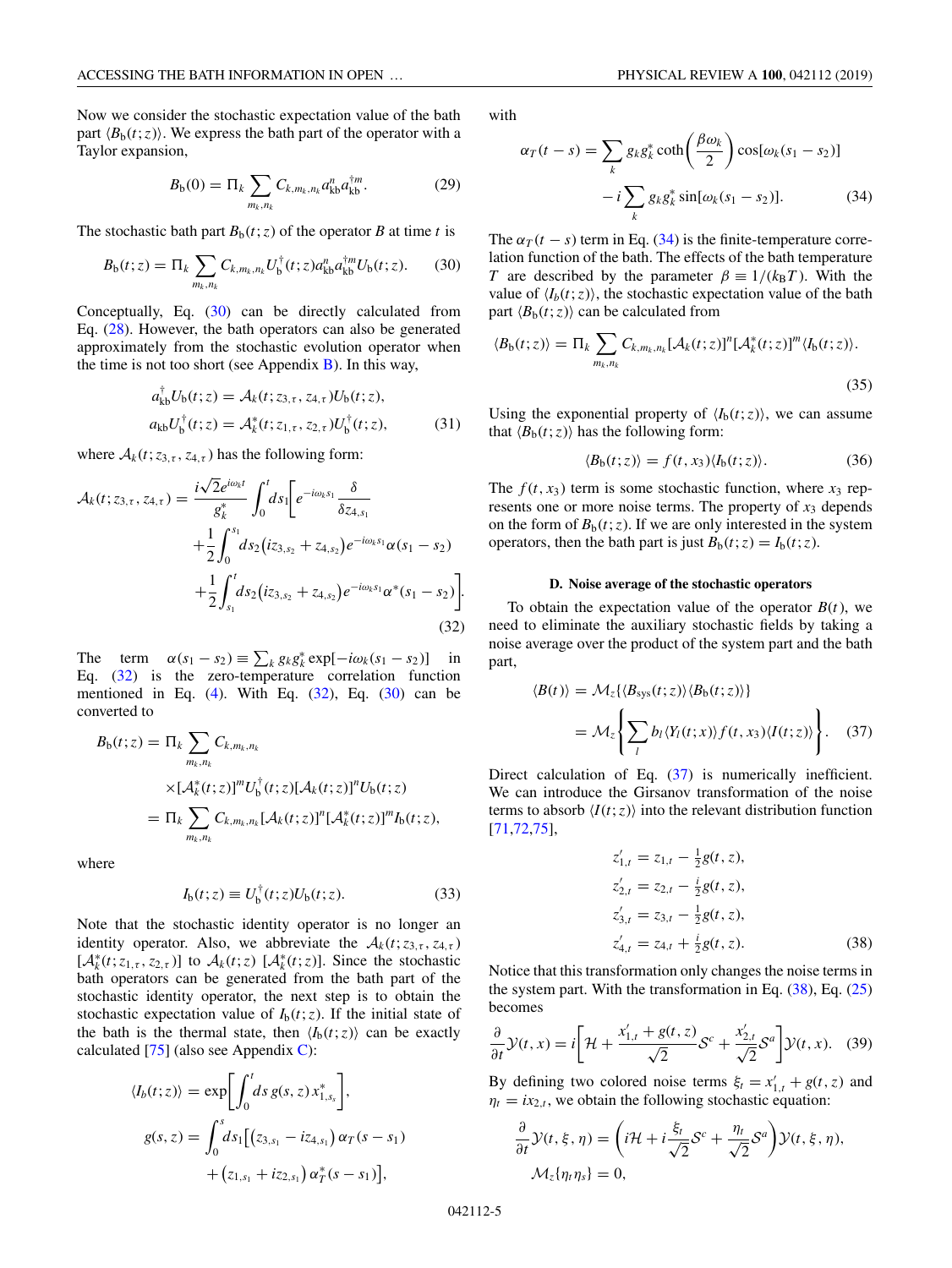<span id="page-5-0"></span>
$$
\mathcal{M}_z\{\xi_t\eta_s\} = 2\theta(t-s)\operatorname{Im}[\alpha_T(t-s)],
$$
  

$$
\mathcal{M}_z\{\xi_t\xi_s\} = 2\operatorname{Re}[\alpha_T(|t-s|)].
$$
 (40)

Here,  $\theta(t - s)$  is the step function, which is 1 for  $t > s$  and 0 for  $t < s$ ; the value for  $t = s$  is not important as  $Im[\alpha_T(0)] =$ 0. Each line of Eq. (40) is a stochastic *c*-number Langevin equation of a stochastic basis operator  $Y_m(t; \xi, \eta)$ . Note that the noise terms in Eq. (40) represent classical noise terms and therefore are different from the quantum noise terms. However, these classical noise terms can describe the noncommutative properties of the quantum noise terms [\[86\]](#page-15-0). It is instructive to compare Eq. (40) with the *c*-number quantum Langevin equation of the harmonic-oscillator systems (see, e.g., [\[87\]](#page-15-0)), as they seem to be quite different. However, after assuming a harmonic-oscillator system and taking the noise average of the stochastic equations, these two methods have the same form (see Appendix [D\)](#page-11-0).

By taking the noise average of these expectation values of the stochastic basis operators, we obtain the expectation values of the basis operators  $\langle Y_m(t) \rangle = \mathcal{M}_z \{ \langle Y_m(t; \xi, \eta) \rangle \}$ . With these  $\langle Y_m(t) \rangle$ , the expectation value of any system operator can be conveniently calculated with the following relation:

$$
\langle B(t) \rangle = \sum_{l} b_{l} \langle Y_m(t) \rangle. \tag{41}
$$

When the bath part of the operator  $B(t)$  is not an identity operator, we just need to add an additional term in the noise average. Consequently, the expectation value can be calculated in a similar way,

$$
\langle B(t) \rangle = \mathcal{M}_z \Bigg\{ \sum_l b_l \langle Y_l(t; \xi, \eta) \rangle f(t, \zeta) \Bigg\}.
$$
 (42)

As we have mentioned, the effects of the bath are contained in the stochastic bath part of the operators, instead of the artificial noise terms  $z_{i,s_i}$ ,  $i = 1, 2, 3$ , and 4. However, after the transformation in Eq.  $(38)$ , the information of the bath is absorbed into the noise terms  $\xi_t$ ,  $\eta_t$ , and  $f(t, \zeta)$ . The influence of the bath on the system dynamics is described by  $\xi_t$  and  $\eta_t$ ; concerned bath operators are provided by  $f(t, \zeta)$ ; and other details of the bath are eliminated as in the master equation.

#### **III. THE DYNAMICS OF TWO-LEVEL SYSTEMS**

In this section, we will calculate the dynamics of different two-level systems as applications of our method. Two-level systems are the simplest kind of multilevel systems and have a wide range of applications (see, e.g., [\[88–90\]](#page-15-0)). Meanwhile, the Langevin equation of a two-level system can also have the problem of nonlinear time-nonlocal terms. We will consider the coupling energy  $\langle H_I(t) \rangle$  and the bath displacement,

$$
\langle x(t) \rangle \equiv \left\langle \sum_{k} [g_{k}^{*} a_{k}^{\dagger}(t) + g_{k} a_{k}(t)] \right\rangle, \tag{43}
$$

as two simple cases of quantities which contain bath operators. Note that the bath displacement has units of frequency instead of length because it is multiplied by the coupling coefficient. Such a displacement can better reveal the influence of the bath on the system. The stochastic expectation values of the system part can be obtained from Eq. (40), so we will

directly come to the bath part. According to Eqs.  $(1)$  and  $(33)$ , we have

$$
\langle H_{\text{lb}}(t;z)\rangle = \left\langle \sum_{k} [g_{k}^{*} a_{k}^{\dagger}(t;z) + g_{k} a_{k}(t;z)] \right\rangle
$$
  
= 
$$
\sum_{k} [g_{k}^{*} A_{k}(t;z) + g_{k} A_{k}^{*}(t;z)] \langle I_{\text{b}}(t;z)\rangle.
$$
 (44)

Equation  $(44)$  can be evaluated with Eqs.  $(32)$  and  $(34)$ ,

$$
\langle H_{\text{lb}}(t; z) \rangle = \zeta_t \langle I_{\text{b}}(t; z) \rangle,
$$
  
\n
$$
\zeta_t = \sqrt{2} \int_0^t ds [(z_{1,s} + iz_{2,s}) \tilde{\alpha}^*(t - s) + (z_{3,s} - iz_{4,s}) \tilde{\alpha}(t - s)],
$$
  
\n
$$
\tilde{\alpha}(t - s) = \alpha_T(t - s) - \frac{1}{2} \alpha(t - s).
$$
 (45)

From Eqs. (45), we can find that the contribution of the bath part can be represented by a new noise term  $\zeta_t$ . The correlation among  $\zeta_t$ ,  $\xi_t$ , and  $\eta_t$  is described through

$$
\mathcal{M}_z\{\zeta_t\zeta_s\} = 0,
$$
  
\n
$$
\mathcal{M}_z\{\zeta_t\zeta_s\} = \theta(t-s)2\sqrt{2}\operatorname{Re}[\alpha_T(t,s) - \frac{1}{2}\alpha(t,s)],
$$
  
\n
$$
\mathcal{M}_z\{\zeta_t\eta_s\} = \theta(t-s)2\sqrt{2}\operatorname{Im}[\alpha_T(t,s) - \frac{1}{2}\alpha(t,s)].
$$
 (46)

Then, the coupling energy can be calculated with Eq. (42) by introducing an additional noise to the noise average,

$$
\langle H_{\rm I}(t) \rangle = \mathcal{M}_z \{ \langle S_{\rm s}(t; \xi, \eta) \rangle \zeta \},\tag{47}
$$

where  $S_s(t;\xi,\eta)$  is the system part stochastic expectation value of the coupling operator,  $S(t)$ , in Eq. [\(1\)](#page-1-0). Note that the coupling energy can also be calculated without including the bath when the heat current can be obtained [\[91,92\]](#page-15-0). The bath part of the bath displacement is just the same as the one of the coupling energy. Therefore, we have the following relation:

$$
\langle x(t) \rangle = \mathcal{M}_z \{ \langle I_{sys}(t; \xi, \eta) \rangle \zeta \}.
$$
 (48)

We will mainly consider two kinds of spectral densities for the baths. The first spectral density is the Ohmic form with a Debye regulation (see, e.g., [\[93\]](#page-15-0)):

$$
\sum_{k} g_{k} g_{k}^{*} \delta(\omega_{k} - \omega) = \frac{\Gamma \omega_{c}^{2} \omega}{\pi (\omega_{c}^{2} + \omega^{2})},
$$
(49)

where  $\Gamma$  is the coupling strength and  $\omega_c$  is the cutoff frequency. We will calculate several well-known simple models with this spectral density. In these models, we will express all the parameters in normalized units, as the ratio to the frequency of the two-level system  $\omega_0$ .

The second kind of spectral density we consider is the super-Ohmic spectrum with an exponential cutoff:

$$
\sum_{k} g_{k} g_{k}^{*} \delta(\omega_{k} - \omega) = \alpha \omega^{3} \exp \left[ -\left(\frac{\omega}{\omega_{c}}\right)^{2} \right], \qquad (50)
$$

where the coupling strength is described by  $\alpha$ . This spectral function is frequently used in solid-state quantum dot systems, e.g., when coupled to acoustic phonons. We will first reproduce some known results, with our alternative techniques, and then obtain some new results. In addition, the bath displacement, which cannot be obtained with former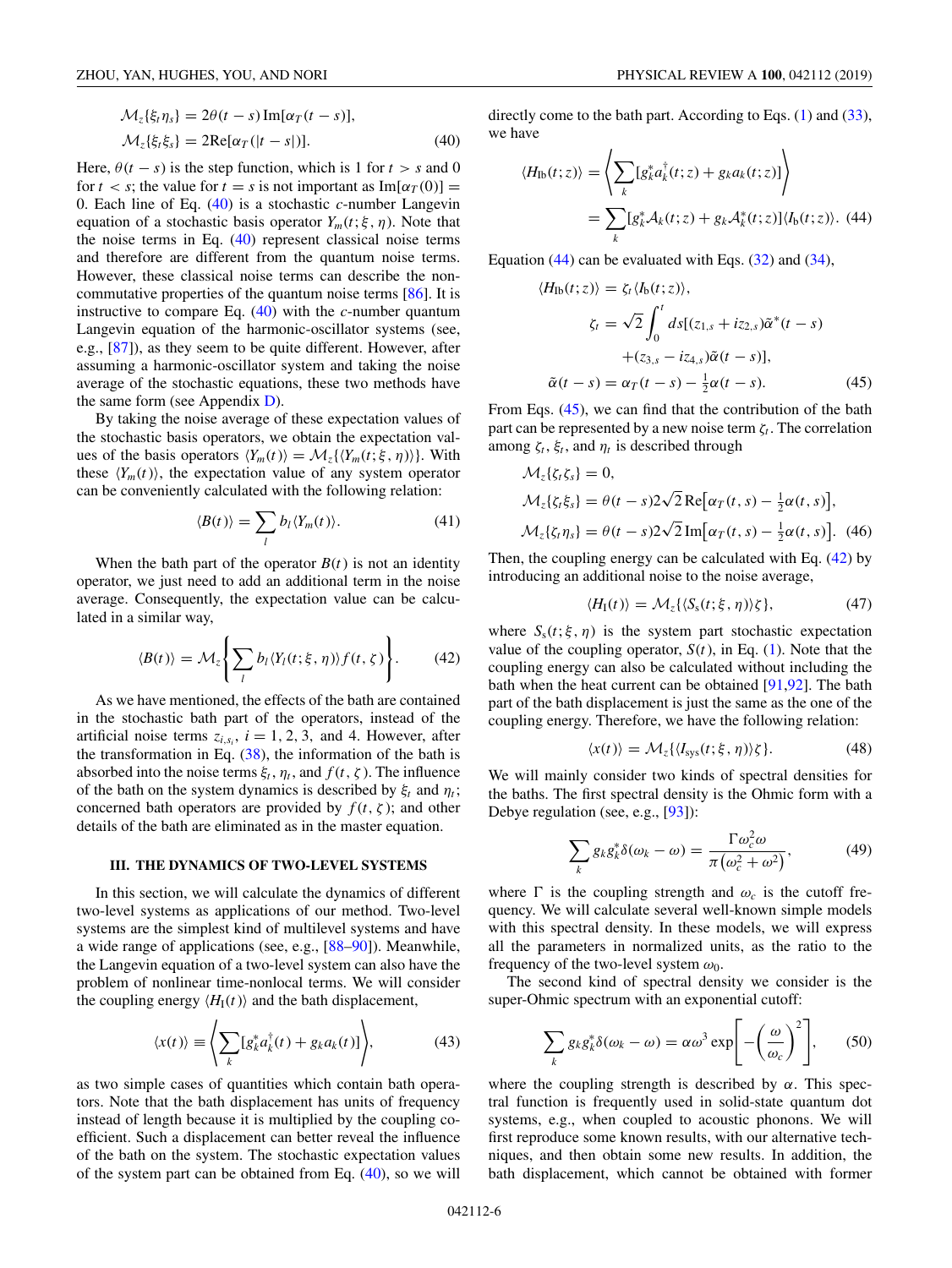<span id="page-6-0"></span>methods, will also be calculated. The parameters in this part will be expressed with units of picoseconds, like other works modeling real quantum dot systems [\[94,95\]](#page-15-0). In our numerical calculations, the noise functions are generated with the FFTW3 pack [\[96\]](#page-15-0).

#### **A. Pure dephasing model**

The first model we consider is the so-called pure dephasing model,

$$
H_{\rm sys} = \frac{\omega_0}{2} \sigma_z, \quad S = \sigma_z.
$$
 (51)

We use such an analytically solvable model to check our method. According to Eq. [\(40\)](#page-5-0), the stochastic *c*-number Langevin equations of the pure dephasing model are

$$
\frac{\partial}{\partial t} \langle \sigma_{xs}(t; \xi, \eta) \rangle = -(\omega_0 + \sqrt{2} \xi_t) \langle \sigma_{ys}(t; \xi, \eta) \rangle,
$$
  
\n
$$
\frac{\partial}{\partial t} \langle \sigma_{ys}(t; \xi, \eta) \rangle = +(\omega_0 + \sqrt{2} \xi_t) \langle \sigma_{xs}(t; \xi, \eta) \rangle,
$$
  
\n
$$
\frac{\partial}{\partial t} \langle \sigma_{zs}(t; \xi, \eta) \rangle = \sqrt{2} \eta_t \langle I_{sys}(t; \xi, \eta) \rangle,
$$
  
\n
$$
\frac{\partial}{\partial t} \langle I_{sys}(t; \xi, \eta) \rangle = \sqrt{2} \eta_t \langle \sigma_{zs}(t; \xi, \eta) \rangle.
$$
 (52)

The noise averages of  $\langle \sigma_{xs}(t;\xi,\eta) \rangle$ ,  $\langle \sigma_{ys}(t;\xi,\eta) \rangle$ ,  $\langle \sigma_{zs}(t;\xi,\eta) \rangle$ , and  $\langle I_{sys}(t;\xi,\eta) \rangle$  correspond to the expectation values of three Pauli matrices and the identity operator. We assume the initial state of the system to be the eigenstate of  $\sigma_x$ ,  $|\psi_0\rangle = \frac{1}{\sqrt{2}}(|e\rangle + |g\rangle)$ , where  $|g\rangle$  ( $|e\rangle$ ) is the ground state (excited state). The initial state of the bath is assumed to be a thermal state. The coupling energy between the system and the bath is

$$
\langle H_{\rm I}(t) \rangle = \mathcal{M}_z \{ \langle \sigma_{zs}(t; \xi, \eta) \rangle \zeta \}.
$$
 (53)

From the analytical solution of this model, we obtain the expectation values of the following quantities:

$$
\langle \sigma_x(t) \rangle = \cos(\omega_0 t) e^{-4 \int_0^t ds \int_0^s ds_1 \text{Re}[\alpha_T(s-s_1)]} \langle \sigma_x(0) \rangle,
$$
  

$$
\langle \sigma_y(t) \rangle = \sin(\omega_0 t) e^{-4 \int_0^t ds \int_0^s ds_1 \text{Re}[\alpha_T(s-s_1)]} \langle \sigma_x(0) \rangle,
$$
  

$$
\langle H_1(t) \rangle = 2 \int_0^t ds \text{Im}[\alpha(t-s)]. \tag{54}
$$

With Eq.  $(54)$ , the stochastic results can be compared with the analytical results. We first show the results at low temperature  $β = 1000 (β has units of 1/ω<sub>0</sub>).$ 

From Fig. 1, we can see that the converged part of the stochastic results (solid curves) agrees well with the analytical results (dotted curves). Figure  $1(a)$  shows the expectation values of the system operators; there, the stochastic results are nearly converged except for some tiny deviations at long times. However, the result in Fig.  $1(b)$ , which shows the coupling energy, is not that good. For comparatively long times,  $\omega_0 t > 15$ , the stochastic result oscillates severely around the analytical result. Also note that the interaction energy agrees well with the analytical even for short times, so the approximation in getting the bath operators is reliable. Then, we introduce the accumulated errors of  $\langle \sigma_x \rangle$  and  $\langle H_I \rangle$  to characterize the convergence of our method. The accumulated



FIG. 1. Results for the pure dephasing model. Here, the cutoff frequency is  $\omega_c = 0.5$  and the coupling strength  $\Gamma = 1$ . In (a) and (b), the stochastic results are calculated taking an average over  $45 \times 10^6$  trajectories, and the results of the stochastic method and the analytical expression are denoted by the subscript *s* and *a*, respectively. The accumulated errors are shown in (c) and (d).

error of some operator  $B(t)$  is calculated from

$$
\text{Accumulated error} = \int_0^t ds \left[ \langle B(s) \rangle_a - \langle B(s) \rangle_s \right]^2. \tag{55}
$$

The  $\langle B(s) \rangle$ <sub>a</sub> and  $\langle B(s) \rangle$ <sub>s</sub> correspond to the analytical result and the stochastic result, respectively. As shown in Fig.  $1(c)$ , the error decreases significantly with the number of trajectories for the system operator  $\sigma_x$ . However, the calculation of the coupling energy is much more difficult. According to the results in Fig. 1(c), doubling the number of trajectories (black dotted curve and red dashed curve) makes only a few percent difference in the error. Only by increasing the number of the trajectories from  $5 \times 10^6$  (black dotted curve) to  $45 \times 10^6$ (green solid curve) can we reduce the error slightly. Therefore, the converging properties of the system operators and the bath ones are quite different.

Next, we come to the case of high temperature  $\beta = 1$ . Compared with Fig. 1, the convergence of the results in Fig. [2](#page-7-0) is much better. This is not surprising because the system is closer to the classical limit at high temperature. However, the convergence of the coupling energy  $\langle H(t) \rangle$ , shown in Fig.  $2(b)$ , is still not as good as the system operators, shown in Fig.  $2(a)$ .

#### **B. Pure dephasing model with classical field control**

We now consider the situation with classical field control. In addition to the original Hamiltonian in Eq.  $(51)$ , we will add a classical control field Hamiltonian,

$$
H_{\rm c} = C(t)\sigma_{\rm y}.\tag{56}
$$

The coefficient  $C(t)$  describes the shape of the control field and we choose the ideal  $\pi$  pulses as the control field. The separation between two successive pulses is  $2/\omega_0$ . Thus the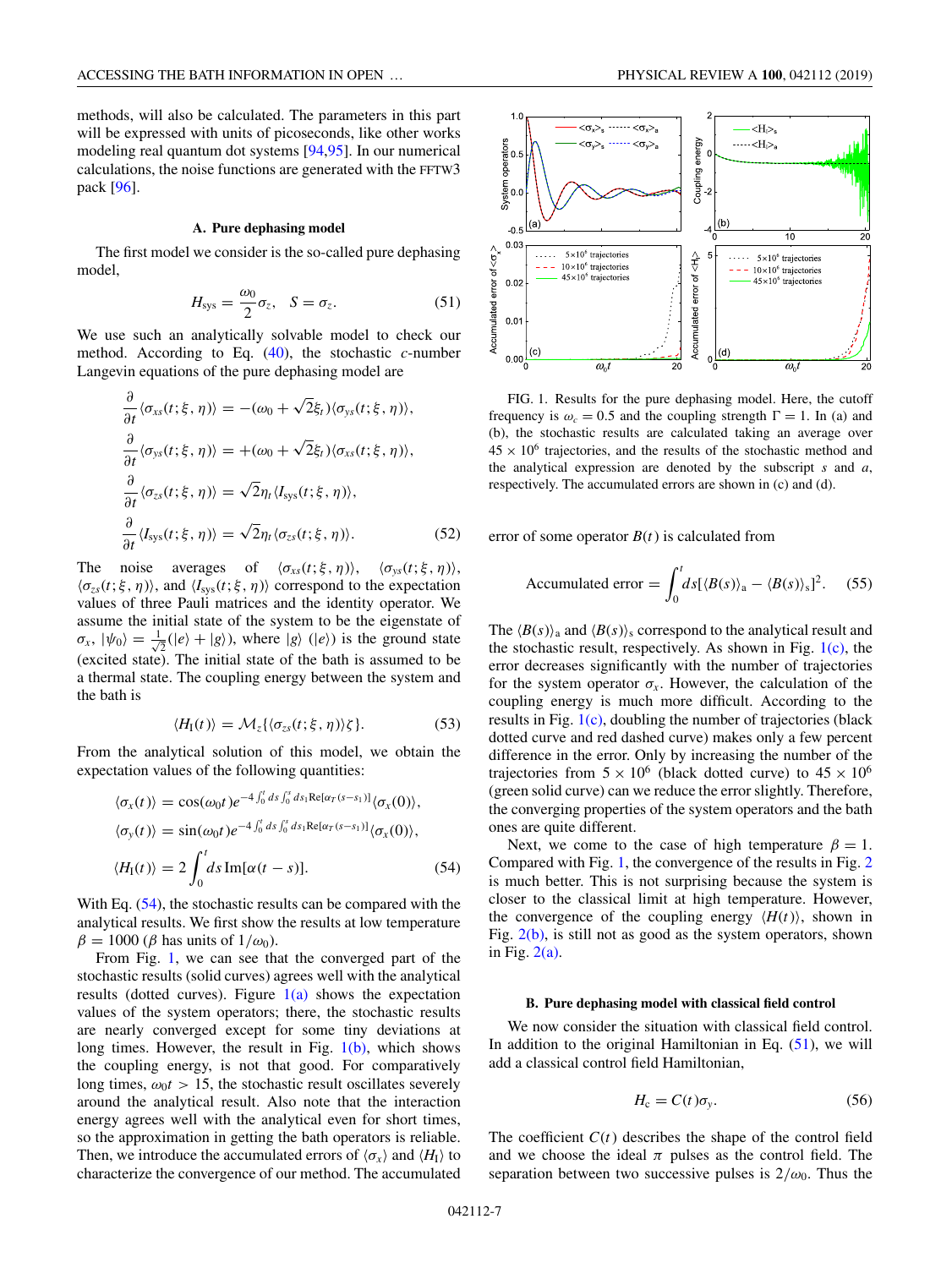<span id="page-7-0"></span>

FIG. 2. Expectation values of different operators. The cutoff frequency is  $\omega_c = 0.5$  and the coupling strength  $\Gamma = 1$ . The stochastic results are calculated taking an average over  $5 \times 10^6$  trajectories. (a) Comparison between the stochastic and analytical results for the system operators. (b) Comparison between the stochastic and analytical results for coupling energy.

coefficient  $C(t)$  can be written as

$$
C(t) = \sum_{n} \frac{\pi}{2} \delta\left(t - \frac{2n}{\omega_0}\right).
$$
 (57)

The derivation in Sec. [II](#page-1-0) is based on time-independent Hamiltonians, but this formalism also works for time-dependent Hamiltonians (see Appendix  $E$ ). The numerical results are shown in Fig. 3.

In Fig. 3, our results correctly show the effects of the control field. Compared with the results without control field in Fig. 2, the coherence time is much longer. At long times, the expectation values of the system operators become the steady values, but the coupling energy cannot become a steady value under the influence of the control pulses. The sudden changes in Fig. 3 correspond to the control pulses. The  $\langle \sigma_z(t) \rangle$ is not shown as it is a conserved quantity for our initial state. Here, we can discuss more about the work done by the control pulse. The ideal  $\pi$  pulse does not change the system energy in our case; therefore, the thermodynamics for the system is



FIG. 3. Expectation values of different operators with classical control. The cutoff frequency is  $\omega_c = 0.5$ , the coupling strength is  $\Gamma = 1$ , and the inverse of the temperature is  $\beta = 1$ . The stochastic results are calculated with the average over  $40 \times 10^6$  trajectories. The control field is ideal  $\pi$  pulses in the *y* direction.

trivial. However, after including the interaction energy, we can clearly see the work done by the control and the relaxation of the total system.

### **C. Spin-boson model**

The second model we consider is the spin-boson model, which, unlike the pure dephasing mode, cannot be solved analytically. The spin-boson model is very important as it can describe light-matter interaction problems and double-well potential problems. The system Hamiltonian and coupling operator of the spin-boson model are

$$
H_{\rm sys} = \frac{\omega_0}{2} \sigma_z, \quad S = \sigma_x. \tag{58}
$$

The stochastic *c*-number Langevin equations of the system operators are as follows:

$$
\frac{\partial}{\partial t} \langle \sigma_{xs}(t; \xi, \eta) \rangle = -\omega_0 \langle \sigma_{ys}(t; \xi, \eta) \rangle + \sqrt{2} \eta_t \langle I_s(t; \xi, \eta) \rangle,
$$
  
\n
$$
\frac{\partial}{\partial t} \langle \sigma_{ys}(t; \xi, \eta) \rangle = \omega_0 \langle \sigma_{xs}(t; \xi, \eta) \rangle - \sqrt{2} \xi_t \langle \sigma_{zs}(t; \xi, \eta) \rangle,
$$
  
\n
$$
\frac{\partial}{\partial t} \langle \sigma_{zs}(t; \xi, \eta) \rangle = \sqrt{2} \xi_t \langle \sigma_{ys}(t; \xi, \eta) \rangle,
$$
  
\n
$$
\frac{\partial}{\partial t} \langle I_s(t; \xi, \eta) \rangle = \sqrt{2} \eta_t \langle \sigma_{xs}(t; \xi, \eta) \rangle.
$$
 (59)

The coupling energy can be estimated with

$$
\langle H_{\rm I}(t) \rangle = \mathcal{M}_z \{ \langle \sigma_{xs}(t; \xi, \eta) \rangle \zeta \},\tag{60}
$$

and we assume the bath to be in the thermal state, while the system is in the excited state  $|e\rangle$ .

The convergence of the results, as shown in Fig. [4,](#page-8-0) is comparatively good, and there are only some small fluctuations at the end of the red curve in Fig.  $4(a)$ . Similar to the pure dephasing model, the coupling energy at low temperature is hard to calculate. The coupling energy decreases monotonically when the temperatures is low [Fig.  $4(a)$ ]. In the hightemperature case [Fig.  $4(b)$ ], the coupling energy increases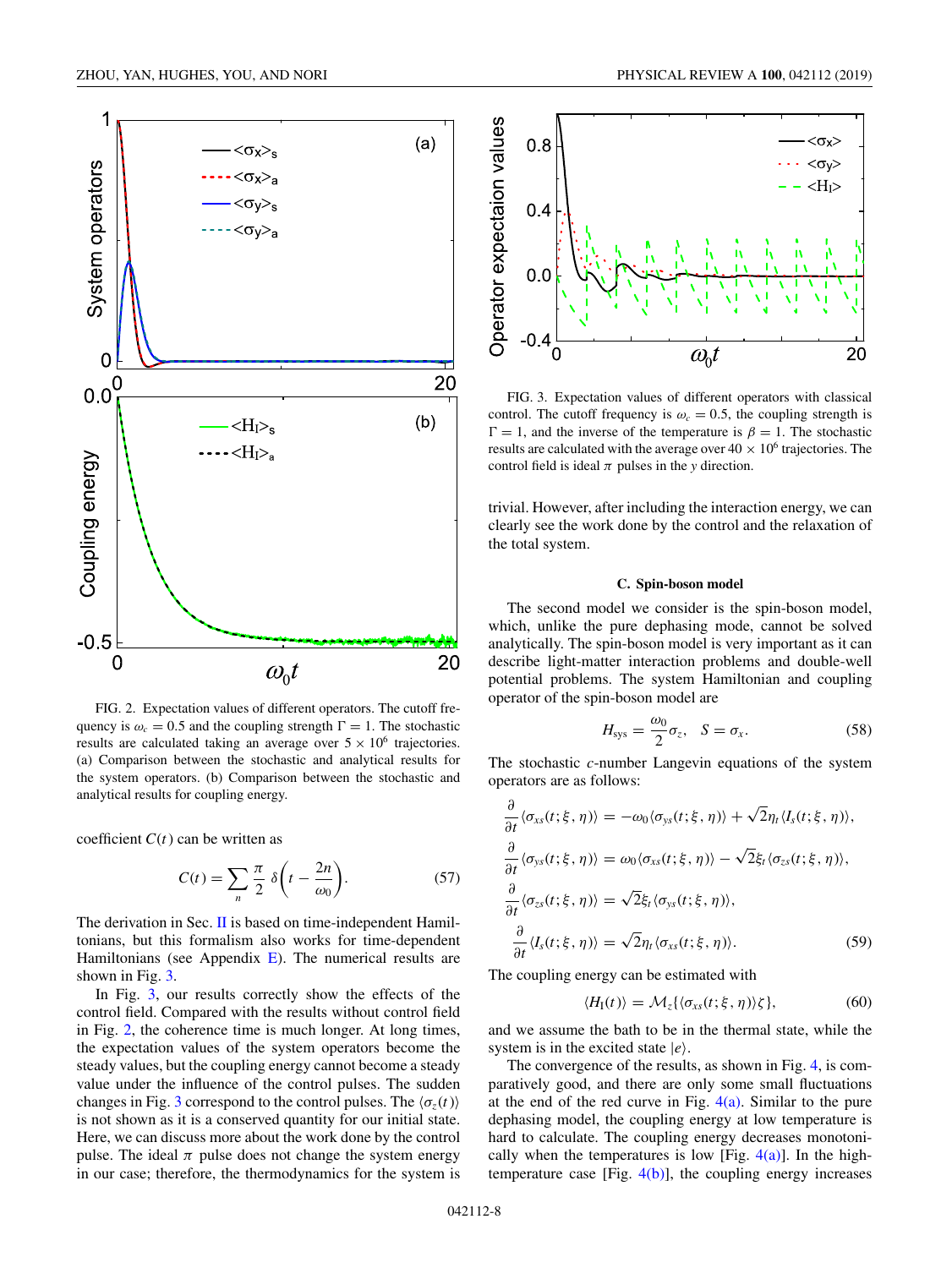<span id="page-8-0"></span>

FIG. 4. Expectation values of different operators. The cut-off frequency is  $\omega_c = 0.5$ , and the coupling strength is  $\Gamma = 1$ . The stochastic results are calculated with the average over  $40 \times 10^6$ trajectories for (a) and (b). (a) The results at the low temperature  $\beta = 1000$ . (b) The results at hight temperature  $\beta = 1$ . The pumped cases, shown in (c) and (d), are calculated for different detunings  $\delta$  at high temperature  $\beta = 1$  with the pumping intensity  $\Omega = 0.5$  (in the units of  $\omega_0$ ), and  $10 \times 10^6$  trajectories. The expectation values of  $\sigma_z$ are shown in (c), and the coupling energies are shown in (d).

first, then decreases to a steady value. As mentioned above, our calculation of the coupling energy can be unreliable for short times, so this difference should be treated carefully. One way to check this is directly calculating Eq. [\(30\)](#page-4-0). In this work, we focus on comparatively long times. The steady-state value of the interaction energy at higher temperatures is much lower than the low-temperature one. Then we add an optical pump term to the system,

$$
H_{\rm p} = \frac{\Omega}{2} \sin[(\omega_0 + \delta)t] \sigma_x.
$$
 (61)

The peak Rabi frequency is set to  $\Omega = 0.5$  (in units of  $\omega_0$ ) and we consider different detunings. We assume the initial state of the system to be its ground state. From Figs.  $4(c)$  and  $4(d)$ , we can find that the influence of the detuning is insignificant. This means that the effects of the pump are suppressed by the bath. However, note that the pump here only differs from  $S =$  $\sigma_x$ , which describes the coupling to the bath, by a coefficient. We will show in the next example that the situation can be different when  $S = \sigma_z$ .

#### **D. Optically pumped quantum dot system**

Next we consider an optically pumped quantum dot system, which has many applications in solid-state quantum optics. The system considered here is a quantum dot with a pump and electron-phonon coupling, which has been studied in various experiments (e.g., [\[97,98\]](#page-15-0)). The Hamiltonian under the rotating frame is

$$
H_{\rm sys} = \frac{\delta}{2}\sigma_z + \frac{\Omega(t)}{2}\sigma_x, \quad S = \frac{\sigma_z}{2}.
$$
 (62)



FIG. 5. Quantum dot systems with different pump intensity. The displacement of the bath is calculated using  $\langle x(t) \rangle = \sum_k \langle [g_k^* a_k^{\dagger}(t) +$  $g_k a_k(t)$ ]). The cutoff frequency is  $\omega_c = 2.2 \text{ ps}^{-1}$  and the coupling strength is  $\alpha = 0.027$  ps<sup>-2</sup>. The temperatures are (a)–(e)  $T = 50$  K and (f) 4.2 K. The detunings for (a)–(d) are  $\delta = 0$ , and for (e) and (f), the detunings are  $\delta = -1.26$  ps<sup>-1</sup>. The stochastic results are calculated with the average over  $1 \times 10^6$  trajectories. The pump intensities are (a)  $\Omega = \pi/6$  ps<sup>-1</sup>, (b)  $\Omega = \pi/2$  ps<sup>-1</sup>, (c)  $\Omega = \pi$  ps<sup>-1</sup>, and (d)  $\Omega = 4\pi$  ps<sup>-1</sup>. For (e) and (f), the pump intensities are time dependent,  $\Omega(t) = 1.28 \exp[-(t/\tau)^2] \text{ ps}^{-1}$  with  $\tau = 20.2 \text{ ps}$ , corresponding to the pulse area  $\Theta = 14.6\pi$ .

 $(e)$ 

40

 $t$  (ps)

 $(f)$ 

40

 $\Omega$ 

Here, the detuning of the pump is  $\delta$  and the Rabi frequency of the pump is  $\Omega(t)$ . The spectrum of the bath is of super-Ohmic form. We first consider the case of on-resonant pumping  $\delta =$ 0. The parameters used here are from Ref. [\[53\]](#page-14-0). In addition to the population of the excited state, which is  $(1 + \langle \sigma_z \rangle)/2$ , we also calculate the bath displacement induced by the system,  $\langle x(t) \rangle = \sum_{k} \langle [g_{k}^{*} a_{k}^{\dagger}(t) + g_{k} a_{k}(t)] \rangle.$ 

From the red dashed curves in Figs.  $5(a)$ – $5(c)$ , our calculations agree well with other results [\[53\]](#page-14-0); namely, the  $\langle \sigma_z \rangle$  oscillates for different pump Rabi frequencies and these oscillations show bath-induced damping. The bath displacements (black solid curves) can provide more insights into the bath dynamics and coupling. When the pump intensities are moderate [Figs.  $5(b)$  and  $5(c)$ ], the bath displacements are large compared to Fig.  $5(d)$  and oscillate with the same frequencies of the oscillations of  $\langle \sigma_z \rangle$ . The bath displacement is still large if the pump is weak [Fig.  $5(a)$ ], but the oscillation is not resonant with the system. For very strong pumping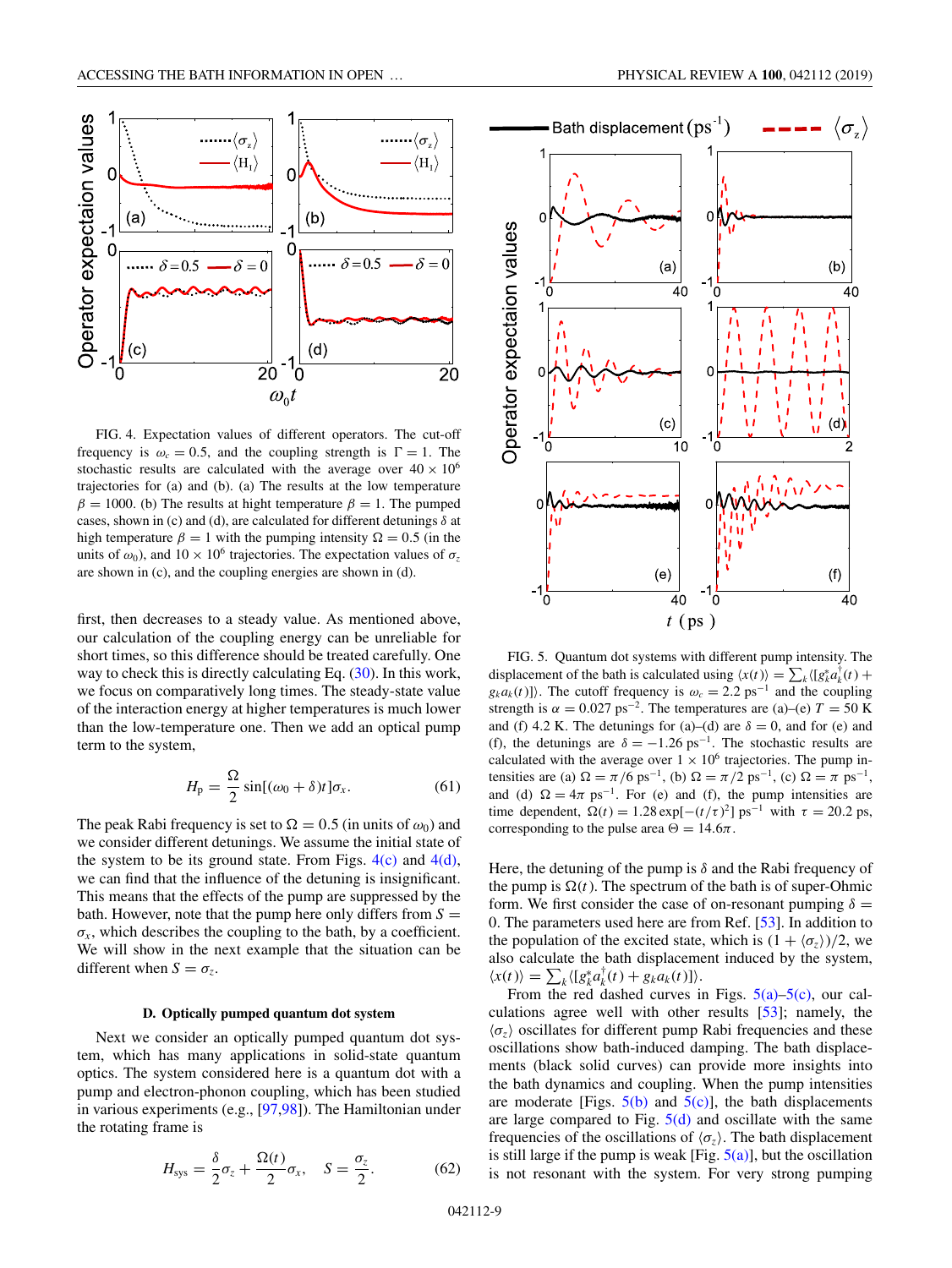TABLE I. Numbers of trajectories for different results.

<span id="page-9-0"></span>

| Pure dephasing model (low temperature)  | $4.5 \times 10^{7}$ |
|-----------------------------------------|---------------------|
| Pure dephasing model (high temperature) | $5 \times 10^6$     |
| Pure dephasing model with control       | $4 \times 10^7$     |
| Spin-boson model                        | $4 \times 10^7$     |
| Spin-boson model with pump              | 10 <sup>7</sup>     |
| Quantum dot with optical pump           | 10 <sup>6</sup>     |

[Fig.  $5(d)$ ], the bath displacement is very small and there is little bath-induced damping; this is consistent with other approaches such as the variational polaron transform master equation [\[53\]](#page-14-0), where there is a suppressed bath response at large pump Rabi frequencies. Recently it was shown how to use such an effect to generate single photons on demand [\[99\]](#page-15-0), which exploits a dynamical decoupling effect from the bath. In addition, our method can also provide a clear picture of the bath response when the Rabi frequency of the pump is close to the cutoff frequency. In such a case, the bath displacement and the system population always oscillate at the same frequency and the dissipation reaches its maximum.

Next we consider the time-dependent pump intensity [\[58\]](#page-14-0). Note that the variational polaron transform master equation is not suitable for time-dependent pump intensity because the optimal coefficient changes with time. The parameters of the bath are the same as the ones in the time-independent case. We set the detuning to be  $\delta = -1.26 \text{ ps}^{-1}$ , and the pump intensity to be  $\Omega(t) = \Omega_0 \exp[-(t/\tau)^2]$ , with  $\Omega_0 = 1.28 \text{ ps}^{-1}$  and  $\tau =$ 20.2 ps<sup>-1</sup> corresponding to the pulse area  $\Theta = \sqrt{\pi} \Omega_0 \tau =$ 14.6 $\pi$ . As shown in Figs. [5\(e\)](#page-8-0) and [5\(f\),](#page-8-0) the populations (red dashed curves) are inverted with negative detunings. Also, the steady values of the bath displacements are not zero in these cases. This is consistent with other works and experiments [\[94,95,100\]](#page-15-0), which show that the phonon dissipation can assist to invert the population of a pumped quantum dot when the detuning is negative.

In this section, we have calculated the expectation values of different operators in two-level systems. Although our results do not totally converge in Fig.  $1(b)$ , the coupling energy has reached its steady-state value before the results diverge. For other examples, the trajectory numbers are sufficient to obtain convergence. The numerical efficiency of our approach can change with the problem studied. Here, we summarize the numbers of trajectories used for different results in Table I.

We have shown that our method can obtain the expectation values of operators which contain bath operators. Also, our method can deal with both low- and high-temperature cases. However, the low-temperature or the nontrivial bath parts can increase the calculation costs.

#### **IV. CONCLUSIONS**

We have developed a stochastic *c*-number Langevin equation method to access both the system information and the bath information. The problem of the nonlinear time-nonlocal terms in Langevin equations is avoided by formally dividing all the operators into system parts and bath parts with auxiliary stochastic fields (noise).

As a Heisenberg-Langevin method, our approach can conveniently access the bath information. Such information about the bath can be quite different even when the dynamics of Pauli matrices  $[\sigma_x(t), \sigma_y(t), \text{ and } \sigma_z(t)]$  are similar. In addition, this method is not limited to certain bath spectra or temperature in spite of the increased computing cost at low temperatures. We have also applied our method to several cases. For example, our equations work well in different well-known simple models, such as the pure dephasing model and the spin-boson model, and can compute both system and bath quantities. We have also reproduced some existing results in a pumped quantum dot system, and extended our model into a range of validity where typically these methods fail. In addition, the bath displacement, which is difficult to obtain with former approaches, can be calculated with our methodology. Finally, we stress that our method can be applied to problems such as closed many-body systems or quantum thermodynamics.

### **ACKNOWLEDGMENTS**

We are grateful to Professor W.-M. Zhang and C. Gustin for their instructive comments. Z.Y.Z. is supported by the Japan Society for the Promotion of Science (JSPS) Foreign Postdoctoral Fellowship No. P17821. Y.A.Y. is supported by the National Natural Science Foundation of China (Grant No. 21373064). J.Q.Y. is partially supported by the National Key Research and Development Program of China (Grant No. 2016YFA0301200) and the National Natural Science Foundation of China (Grants No. 11774022 and No. U1801661). F.N. is supported in part by the MURI Center for Dynamic Magneto-Optics via the Air Force Office of Scientific Research (AFOSR) (Grant No. FA9550-14-1-0040), Army Research Office (ARO) (Grant No. W911NF-18-1-0358), Asian Office of Aerospace Research and Development (AOARD) (Grant No. FA2386-18-1-4045), Japan Science and Technology Agency (JST) (via the Q-LEAP program and the CREST Grant No. JPMJCR1676), Japan Society for the Promotion of Science (JSPS) (JSPS-RFBR Grant No. 17-52-50023 and JSPS-FWO Grant No. VS.059.18N), the RIKEN-AIST Challenge Research Fund, and the John Templeton Foundation. S.H. thanks the Natural Sciences and Engineering Research Council of Canada for funding.

## **APPENDIX A: STOCHASTIC BATH EVOLUTION OPERATOR**

The solution of Eq. [\(28\)](#page-3-0) can be obtained with the Magnus expansion,

$$
U_{1b}(t; z) = \exp\left[-i\frac{1}{\sqrt{2}}\sum_{k}\int_{0}^{t}ds (iz_{1,s} + z_{2,s})(g_{k}e^{-i\omega_{k}s}a_{kb} + g_{k}^{*}e^{i\omega_{k}s}a_{kb}^{\dagger})\right] \times \exp\left[-\sum_{k}\int_{0}^{t}ds_{1}\int_{0}^{s_{1}}ds_{2}\frac{1}{4}(iz_{1,s_{1}} + z_{2,s_{1}})(iz_{1,s_{2}} + z_{2,s_{2}})(g_{k}g_{k}^{*}e^{-i\omega_{k}(s_{1}-s_{2})} - g_{k}g_{k}^{*}e^{i\omega_{k}(s_{1}-s_{2})})\right].
$$
 (A1)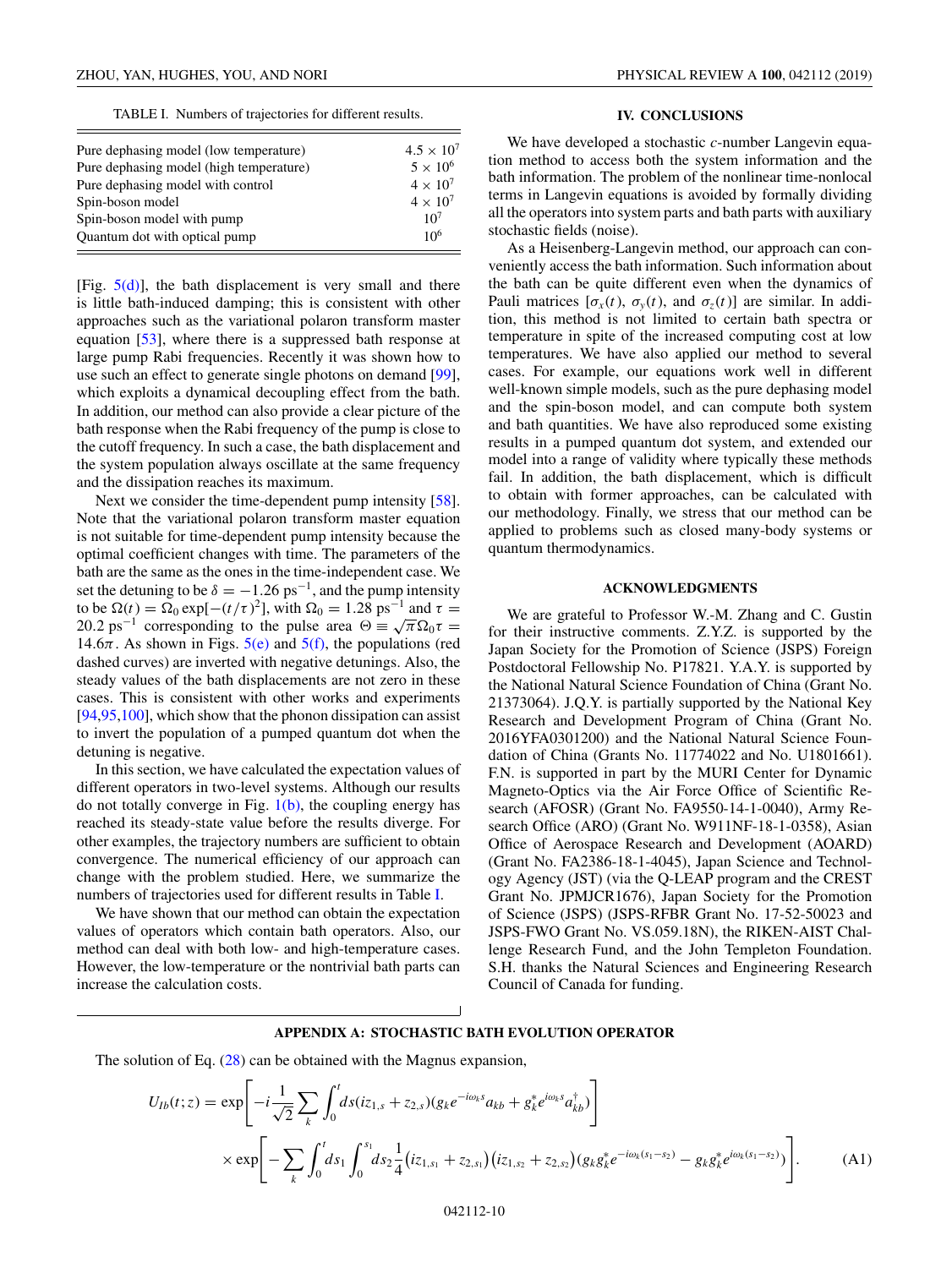<span id="page-10-0"></span>Then we separate the annihilation operators  $a_k$  and creation operators  $a_k^{\dagger}$  in Eq. [\(A1\)](#page-9-0) with the Baker-Campbell-Hausdorff formula,

$$
U_{1b}(t; z) = \exp\left[-i\frac{1}{\sqrt{2}}\int_{0}^{t} ds(iz_{1,s} + z_{2,s})\sum_{k} g_{k}^{*}e^{i\omega_{k}s}a_{kb}^{\dagger}\right]\exp\left[-i\frac{1}{\sqrt{2}}\int_{0}^{t} ds(iz_{1,s} + z_{2,s})\sum_{k} g_{k}e^{-i\omega_{k}s}a_{kb}\right]
$$

$$
\times \exp\left[-\frac{1}{2}\int_{0}^{t} ds_{1}ds_{2}(iz_{1,s_{1}} + z_{2,s_{1}})(iz_{1,s_{2}} + z_{2,s_{2}})\alpha(s_{1} - s_{2})\right].
$$
(A2)

## **APPENDIX B: THE GENERATOR OF THE BATH OPERATORS**

By taking the functional variation on the noise term in Eq.  $(28)$ , we obtain

$$
\frac{\delta}{\delta z_{4,s_1}} U_{1b}(t; z_{3,\tau}, z_{4,\tau}) = -i \sum_{k} \frac{g_k^* e^{i\omega_k s_1}}{\sqrt{2}} a_{kb}^\dagger U_{1b}(t; z_{3,\tau}, z_{4,\tau}) - i \frac{g_k e^{-i\omega_k s_1}}{\sqrt{2}} U_{1b}(t; z_{3,\tau}, z_{4,\tau}) a_{kb}
$$

$$
- \frac{1}{2} \int_0^{s_1} ds_2 \alpha(s_1 - s_2) (iz_{3,s_2} + z_{4,s_2}) U_{1b}(t; z_{3,\tau}, z_{4,\tau})
$$

$$
- \frac{1}{2} \int_{s_1}^t ds_2 \alpha(s_2 - s_1) (iz_{3,s_2} + z_{4,s_2}) U_{1b}(t; z_{3,\tau}, z_{4,\tau}). \tag{B1}
$$

For sufficiently long times, we can obtain the creation operator of the *k*th bath mode with Fourier transforms. Note that this approximation may introduce some error in the short-time limit. We have

$$
a_{kb}^{\dagger}U_{lb}(t; z_{3,\tau}, z_{4,\tau}) = \frac{i\sqrt{2}}{g_k^*} \int_0^t ds_1 e^{-i\omega_k s_1} \frac{\delta}{\delta z_{4,s_1}} U_{lb}(t; z_{3,\tau}, z_{4,\tau}) + \frac{i}{g_k^* \sqrt{2}} \int_0^t ds_1 \int_0^{s_1} ds_2 (iz_{3,s_2} + z_{4,s_2}) e^{-i\omega_k s_1} \alpha(s_1, s_2) U_{lb}(t; z_{3,\tau}, z_{4,\tau}) + \frac{i}{g_k^* \sqrt{2}} \int_0^t ds_1 \int_{s_1}^t ds_2 (iz_{3,s_2} + z_{4,s_2}) e^{-i\omega_k s_1} \alpha^*(s_1, s_2) U_{lb}(t; z_{3,\tau}, z_{4,\tau}) \n\equiv A_k(t; z_{3,\tau}, z_{4,\tau}) U_{lb}(t; z_{3,\tau}, z_{4,\tau}).
$$
\n(B2)

The annihilation operator  $a_k$  can be easily obtained by taking the transpose conjugate of Eq. (B2).

## $\mathbf{APPENDIX}$  C: THE STOCHASTIC EXPECTATION VALUE OF THE BATH IDENTITY OPERATOR  $\langle \mathbf{I}_b(t;\mathbf{z}) \rangle$

Let us now calculate the average value of the stochastic bath identity operator:

$$
\langle I_{b}(t;z)\rangle = \text{Tr}[\rho_{b}(0)U_{1b}^{\dagger}(t;z_{1,\tau},z_{2,\tau})e^{i\sum_{k'}\omega_{k'}a_{k'b}^{\dagger}t}I_{b}(0)e^{-i\sum_{k}\omega_{k}a_{k'b}^{\dagger}t}U_{1b}(t;z_{3,\tau},z_{4,\tau})]
$$
\n
$$
= \exp\left[i\frac{1}{\sqrt{2}}\int_{0}^{t}ds(-iz_{1,s}+z_{2,s})\sum_{k}g_{k}^{*}e^{i\omega_{k}s}a_{k b}^{\dagger}\right]\exp\left[i\frac{1}{\sqrt{2}}\int_{0}^{t}ds(-iz_{1,s}+z_{2,s})\sum_{k}g_{k}e^{-i\omega_{k}s}a_{k b}\right]
$$
\n
$$
\times \exp\left[-i\frac{1}{\sqrt{2}}\int_{0}^{t}ds(iz_{3,s}+z_{4,s})\sum_{k}g_{k}^{*}e^{i\omega_{k}s}a_{k b}^{\dagger}\right]\exp\left[-i\frac{1}{\sqrt{2}}\int_{0}^{t}ds(iz_{3,s}+z_{4,s})\sum_{k}g_{k}e^{-i\omega_{k}s}a_{k b}\right]
$$
\n
$$
\times \exp\left[-\int_{0}^{t}ds_{1}\int_{0}^{s_{1}}ds_{2}\frac{1}{2}(-iz_{1,s_{1}}+z_{2,s_{1}})(-iz_{1,s_{2}}+z_{2,s_{2}})\alpha^{*}(s_{1}-s_{2})\right]
$$
\n
$$
\times \exp\left[-\int_{0}^{t}ds_{1}\int_{0}^{s_{1}}ds_{2}\frac{1}{2}(iz_{3,s_{1}}+z_{4,s_{1}})(iz_{3,s_{2}}+z_{4,s_{2}})\alpha(s_{1}-s_{2})\right].
$$
\n(C1)

The operators in Eq. (C1) can be rearranged in normal order as follows:

$$
\exp\left(\sqrt{2}\int_0^t ds x_{1,s}^* \sum_k g_k^* e^{i\omega_k s} a_{kb}^{\dagger}\right) \exp\left(\sqrt{2}\int_0^t ds x_{1,s}^* \sum_k g_k e^{-i\omega_k s} a_{kb}\right) \times \exp\left[\frac{1}{2}\int_0^t ds_1 ds_2\big(-iz_{1,s_1}+z_{2,s_1}\big)\big(iz_{3,s_2}+z_{4,s_2}\big)\alpha(s_1-s_2)\right].
$$
\n(C2)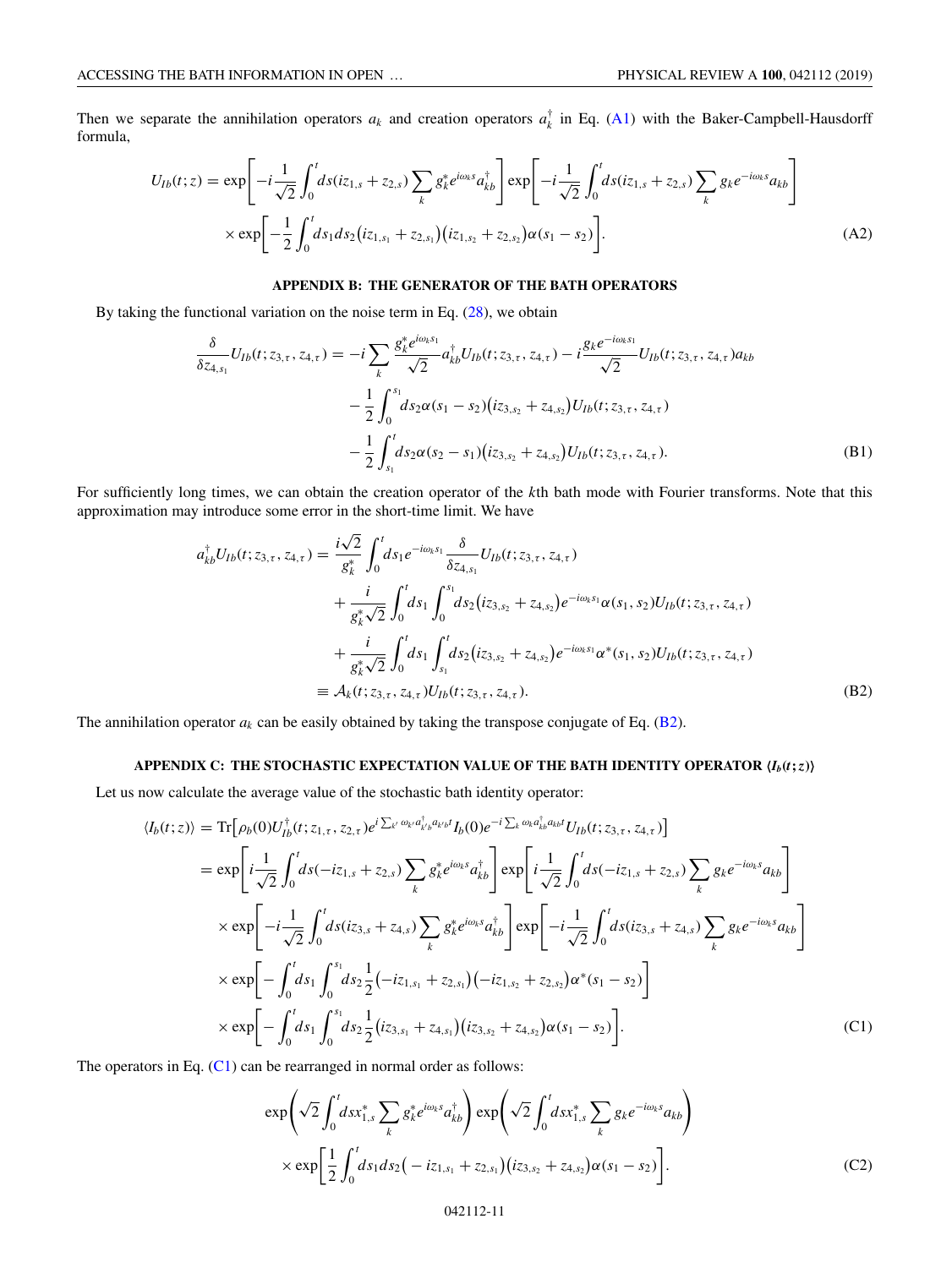<span id="page-11-0"></span>The  $x_{1,s}^*$  is the complex conjugate of the noise term  $x_{1,t}$  in Eq. [\(25\)](#page-3-0). Then, we can calculate the trace in Eq. [\(C1\)](#page-10-0),

$$
\langle I_{b}(t;z)\rangle = \Pi_{k,k} \sum_{n_{k},m_{1},m_{2}} \langle n_{k}| \frac{(1 - e^{-\beta \omega_{k}})e^{-\beta \omega_{k}n_{k}}}{m_{1}!m_{2}!} \left(\sqrt{2} \int_{0}^{t} ds x_{1,s}^{*} g_{k}^{*} e^{i\omega_{k} s} a_{kb}^{*} \right)^{m_{1}} \left(\sqrt{2} \int_{0}^{t} ds x_{1,s}^{*} g_{k} e^{-i\omega_{k} s} a_{kb} \right)^{m_{2}} |n_{k}\rangle
$$
  
\n
$$
\times \exp \left\{ \int_{0}^{t} ds_{1} \int_{0}^{s_{1}} ds_{2} x_{1,s}^{*} \left[ (z_{1,s_{2}} + iz_{2,s_{2}}) \alpha^{*}(s_{1}, s_{2}) + (z_{3,s_{2}} - iz_{4,s_{2}}) \alpha(s_{1}, s_{2}) \right] \right\}
$$
  
\n
$$
= \Pi_{k} \sum_{n_{k}} (1 - e^{-\beta \omega_{k}}) e^{-\beta \omega_{k}n_{k}} \sum_{m \le n_{k}} \frac{n_{k}!}{m!^{2} (n_{k} - m)!} \left( 2 \int_{0}^{t} ds_{1} ds_{2} x_{1,s_{1}}^{*} x_{1,s_{2}}^{*} g_{k}^{*} g_{k} e^{i\omega_{k}(s_{1}-s_{2})} \right)^{m}
$$
  
\n
$$
\times \exp \left\{ \int_{0}^{t} ds_{1} \int_{0}^{s_{1}} ds_{2} x_{1,s}^{*} \left[ (z_{1,s_{2}} + iz_{2,s_{2}}) \alpha^{*}(s_{1}, s_{2}) + (z_{3,s_{2}} - iz_{4,s_{2}}) \alpha(s_{1}, s_{2}) \right] \right\}
$$
  
\n
$$
= \Pi_{k} \sum_{m} \frac{1}{m!} \left( 2 \int_{0}^{t} ds_{1} ds_{2} x_{1,s_{1}}^{*} \left[ (z_{1,s_{2}} + iz_{2,s_{2}}) \alpha^{*}(s_{1}, s_{2}) + (z_{3,s_{2}} - iz_{4,s_{2}}) \alpha(s_{1}, s_{2}) \right] \right\}
$$
  
\n
$$
\times \exp \left\{ \int_{0}^{t} ds_{1} \int_{0}^{s_{1}} ds_{2
$$

Now we define the correlation function at temperature *T* as

$$
\alpha_T(t,s)=\sum_k g_k g_k^* \bigg\{\frac{1+e^{-\beta\omega_k}}{1-e^{-\beta\omega_k}}\cos[\omega_k(s_1-s_2)]-i\sin[\omega_k(s_1-s_2)]\bigg\}.
$$

Subsequently, the stochastic expectation value of the bath identity operator in Eq.  $(C3)$  can be expressed in a compact form,

Г

$$
\langle I_b(t;z)\rangle = \exp\bigg\{\int_0^t ds_1 \int_0^{s_1} ds_2 x_{1,s_1}^* \big[(z_{1,s_2} + iz_{2,s_2})\alpha_T^*(s_1,s_2) + (z_{3,s_2} - iz_{4,s_2})\alpha_T(s_1,s_2)\big]\bigg\}.
$$
 (C4)

#### **APPENDIX D: HARMONIC-OSCILLATOR SYSTEMS**

When the system is a harmonic oscillator and coupled to the bath with  $x - x$  coupling, Eq. [\(40\)](#page-5-0) becomes

$$
\dot{x}(t, \xi, \eta) = \frac{p(t, \xi, \eta)}{m} + \sqrt{2}\eta_t x^2(t, \xi, \eta),
$$
  
\n
$$
\dot{p}(t, \xi, \eta) = -m\omega x(t, \xi, \eta) - \frac{\xi_t}{\sqrt{2}}I(t, \xi, \eta)
$$
  
\n
$$
+ \frac{\eta_t}{\sqrt{2}}x p(t, \xi, \eta) + \frac{\eta_t}{\sqrt{2}}p x(t, \xi, \eta),
$$
  
\n
$$
\dot{I}(t, \xi, \eta) = \sqrt{2}\eta_t x(t, \xi, \eta).
$$
 (D1)

Here, *x* is the position, *p* is the momentum, *m* is the mass, and  $\omega$  is the frequency. Note that the subscript "sys" is omitted because there are no bath quantities considered here. The stochastic identity operator  $I(t, \xi, \eta)$  can be formally solved as

$$
I(t, \xi, \eta) = I + \int_0^t ds \sqrt{2} \eta_s x(s, \xi, \eta).
$$

Then, substitute the solution into the equation of *p*,

$$
\dot{x}(t, \xi, \eta) = \frac{p(t, \xi, \eta)}{m} + \sqrt{2}\eta_t x^2(t, \xi, \eta),
$$
  

$$
\dot{p}(t, \xi, \eta) = -m\omega x(t, \xi, \eta) - \frac{\xi_t}{\sqrt{2}} - \int_0^t ds \xi_t \eta_s x(s, \xi, \eta) + \frac{\eta_t}{\sqrt{2}} p(x(t, \xi, \eta) + \frac{\eta_t}{\sqrt{2}} p(x(t, \xi, \eta)).
$$
 (D2)

Now, we take the average over the noise terms. According to Eq. [\(40\)](#page-5-0), the noise averages of terms containing  $\eta_t$  are zero, if there is no  $\xi_s$  with  $s > t$  in these terms. Therefore, the noise average of Eq. (D2) is

$$
\dot{x}(t) = \frac{p(t)}{m},
$$
\n
$$
\dot{p}(t) = -m\omega x(t) - \frac{\mathcal{M}_z\{\xi_t\}}{\sqrt{2}} - \int_0^t ds \mathcal{M}_z\{\xi_t \eta_s x(s, \xi, \eta)\}.
$$
 (D3)

Although  $\mathcal{M}_z\{\xi_t\}$  is zero in our case, we keep it to recover the form of the *c*-number Langevin equation. To obtain the third term in the equation of *p*, we need to consider all the possible ways of pairing Gaussian noise terms in  $\mathcal{M}_z\{\xi_t\eta_s x(s,\xi,\eta)\}.$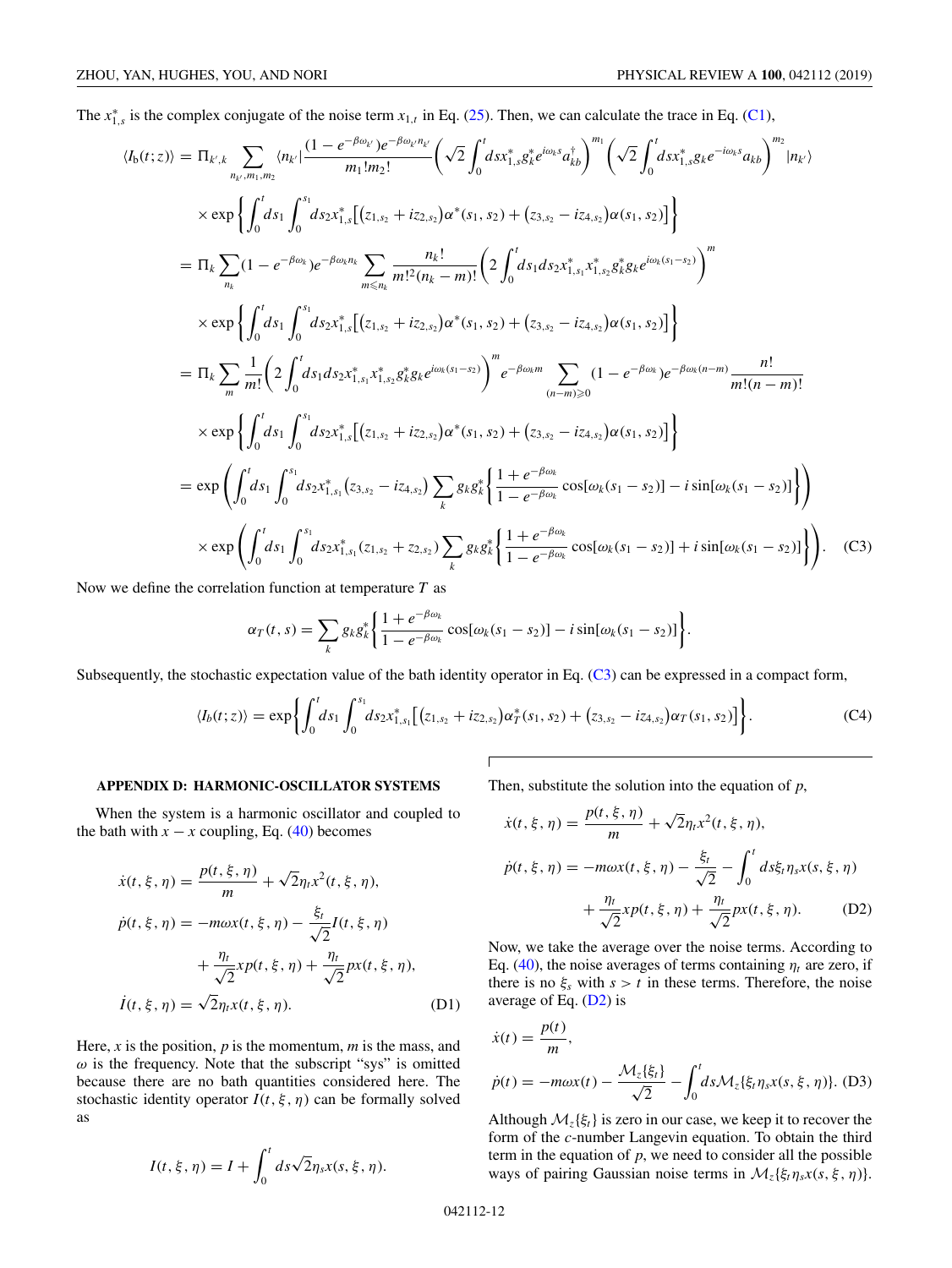<span id="page-12-0"></span>However, pairing  $\eta_s$  to terms other than  $\xi_t$  results in a zero average. Thus Eq.  $(D3)$  can be expressed as

$$
\dot{x}(t) = \frac{p(t)}{m},
$$
\n
$$
\dot{p}(t) = -m\omega x(t) - \frac{\mathcal{M}_z\{\xi_t\}}{\sqrt{2}} - \int_0^t ds \mathcal{M}_z\{\xi_t \eta_s\} x(s). \quad (D4)
$$

Equation (D4) is just the *c*-number Langevin equation of a harmonic oscillator.

## **APPENDIX E: SYSTEM WITH CLASSICAL FIELD CONTROL**

The derivations in Sec. [II](#page-1-0) do not allow for a time-dependent Hamiltonian because we have used the property that the Hamiltonian is unchanged during the time evolution. Now we provide the derivation of the time-dependent case. Consider a system with control field

$$
H_{\rm{sysc}}(t) = H_{\rm{sys}} + \sum_{l} C_l(t) S_{l,c}.
$$
 (E1)

Here,  $H_{sys}$  is the system Hamiltonian without control,  $S_{l,c}$ is a system operator, and  $C_l(t)$  is the control function. Note that the Hamiltonian in Eq.  $(E1)$  is an approximate one. The original Hamiltonian should be

$$
H_{\text{origin}} = H_{\text{sys}} + \sum_{l} C_{l,\text{ext}} S_{l,\text{c}} + H_{\text{ext}}.\tag{E2}
$$

The control field is also governed by the quantum dynamics. The contribution of the external Hamiltonian  $H_{ext}$  is usually assumed to be very large (classical limit). Therefore, the evolution of the operator of the external control  $C_{l,ext}$  is only decided approximately by  $H_{ext}$ . If we further omit the entanglement between the system and the external field, the operator of the external field  $C_{l,ext}$  can be substituted with its classical expectation value, so that

$$
H_{\text{sysc}}(t) = H_{\text{sys}} + \text{Tr}_{\text{ext}} \left[ \left( \sum_{l} C_{l, \text{ext}} S_{l, \text{c}} + H_{\text{ext}} \right) \rho_{\text{ext}}(t) \right]
$$

$$
= H_{\text{sys}} + \sum_{l} C_{l}(t) S_{l, \text{c}}.
$$
(E3)

The effective Hamiltonian in Eq.  $(E3)$  is obtained in the Schrödinger picture, so it cannot be used directly in the Heisenberg picture. Now, we start from the original Hamiltonian in Eq.  $(E2)$ , which can be solved with our method:

$$
H_{\text{tot}} = H_{\text{original}} + \sum_{k} \omega_k a_k^{\dagger} a_k + S \sum_{k} (g_k^* a_k^{\dagger} + g_k a_k). \quad (E4)
$$

According to Eq.  $(19)$ , the stochastic equations of the external field operator *O*ext and system operators are

$$
\frac{\partial}{\partial t}Y_l(t; z) = U_{\text{original}}^{\dagger}(t; z_{1, \tau}, z_{2, \tau})D(0; z)U_{\text{original}}(t; z_{3, \tau}, z_{4, \tau}),
$$
\n
$$
D(0; z) = i \left[ H_{\text{sys}} + \sum_{l} C_{l, \text{ext}} S_{l, \text{c}}, Y_l \right]
$$
\n
$$
+ \frac{1}{\sqrt{2}} S_{\text{sys}}(z_{1, t} - iz_{2, t}) Y_l - i Y_l \frac{1}{\sqrt{2}} S_{\text{sys}}(z_{3, t} + iz_{4, t}),
$$
\n
$$
\frac{\partial}{\partial t} O_{\text{ext}} = i \left[ \sum_{l} C_{l, \text{ext}} S_{l, \text{c}} + H_{\text{ext}}, O_{\text{ext}} \right] \approx i [H_{\text{ext}}, O_{\text{ext}}].
$$
\n(E5)

The influence of the system on the external field is not considered here. Then, the dynamics of the external field is just the free dynamics,

$$
C_{l, \text{ext}}(t) = e^{itH_{\text{ext}}} C_{l, \text{ext}} e^{-itH_{\text{ext}}},
$$
  

$$
\langle \psi_{\text{ext}} | C_{l, \text{ext}}(t) | \psi_{\text{ext}} \rangle = C_l(t),
$$
 (E6)

with the initial state of the external field  $|\psi_{ext}\rangle$ . Then we "trace over" the degrees of freedom of the external field in Eq.  $(E5)$ by taking the expectation value:

$$
\frac{\partial}{\partial t} Y_l(t; z) = \langle \psi_{\text{ext}} | U_{\text{original}}^{\dagger}(t; z_{1, \tau}, z_{2, \tau}) D(0; z) \times U_{\text{original}}(t; z_{3, \tau}, z_{4, \tau}) | \psi_{\text{ext}} \rangle \n= U_{\text{sys}}^{\dagger}(t; z_{1, \tau}, z_{2, \tau}) D'(0; z) U_{\text{sys}}(t; z_{3, \tau}, z_{4, \tau}),
$$

where

$$
D'(0; z) = i \left[ H_{\text{sys}} + \sum_{l} C_{l}(t) S_{l, c}, Y_{l} \right] + \frac{1}{\sqrt{2}} S_{\text{sys}}(z_{1, t} - iz_{2, t}) Y_{l}
$$

$$
-i Y_{l} \frac{1}{\sqrt{2}} S_{\text{sys}}(z_{3, t} + iz_{4, t}). \tag{E7}
$$

Here we have use the property  $\langle \psi_{ext} | \frac{\partial}{\partial t} Y_l(t; z) | \psi_{ext} \rangle =$  $\frac{\partial}{\partial t}Y_l(t; z)$  because the entanglement between the system and the external field is neglected. With Eq.  $(E7)$ , we can follow the way in Sec.  $\mathbf{II}$  $\mathbf{II}$  $\mathbf{II}$  and obtain the time-dependent stochastic equations,

$$
\frac{\partial}{\partial t} \mathcal{Y}(t, \xi, \eta) = \left[ i\mathcal{H} + i\mathcal{C}(t) + i\frac{\xi_t}{\sqrt{2}} \mathcal{S}^c + \frac{\eta_t}{\sqrt{2}} \mathcal{S}^a \right] \mathcal{Y}(t, \xi, \eta),
$$
\n
$$
\sum_m \mathcal{C}_{lm}(t) Y_m = \sum_n \mathcal{C}_n(t) [S_n, Y_l].
$$
\n(E8)

- [1] H.-P. Breuer and F. Petruccione, *The Theory of Open Quantum Systems* (Oxford University Press, Oxford, 2007).
- [2] I. de Vega and D. Alonso, Dynamics of non-Markovian open quantum systems, [Rev. Mod. Phys.](https://doi.org/10.1103/RevModPhys.89.015001) **[89](https://doi.org/10.1103/RevModPhys.89.015001)**, [015001](https://doi.org/10.1103/RevModPhys.89.015001) [\(2017\)](https://doi.org/10.1103/RevModPhys.89.015001).
- [3] D. A. Lidar, Lecture Notes on the Theory of open quantum systems, [arXiv:1902.00967.](http://arxiv.org/abs/arXiv:1902.00967)
- [4] I. Bloch, J. Dalibard, and W. Zwerger, Many-body physics with ultracold gases, [Rev. Mod. Phys.](https://doi.org/10.1103/RevModPhys.80.885) **[80](https://doi.org/10.1103/RevModPhys.80.885)**, [885](https://doi.org/10.1103/RevModPhys.80.885) [\(2008\)](https://doi.org/10.1103/RevModPhys.80.885).
- [5] M. A. Cazalilla and M. Rigol, Focus on dynamics and thermalization in isolated quantum many-body systems, [New J. Phys.](https://doi.org/10.1088/1367-2630/12/5/055006) **[12](https://doi.org/10.1088/1367-2630/12/5/055006)**, [055006](https://doi.org/10.1088/1367-2630/12/5/055006) [\(2010\)](https://doi.org/10.1088/1367-2630/12/5/055006).
- [6] M. Gring *et al.*, Relaxation and prethermalization in an isolated quantum system, [Science](https://doi.org/10.1126/science.1224953) **[337](https://doi.org/10.1126/science.1224953)**, [1318](https://doi.org/10.1126/science.1224953) [\(2012\)](https://doi.org/10.1126/science.1224953).
- [7] T. Langen, R. Geiger, M. Kuhnert, B. Rauer and J. Schmiedmayer, Local emergence of thermal correlations in an isolated quantum many-body system, [Nat. Phys.](https://doi.org/10.1038/nphys2739) **[9](https://doi.org/10.1038/nphys2739)**, [640](https://doi.org/10.1038/nphys2739) [\(2013\)](https://doi.org/10.1038/nphys2739).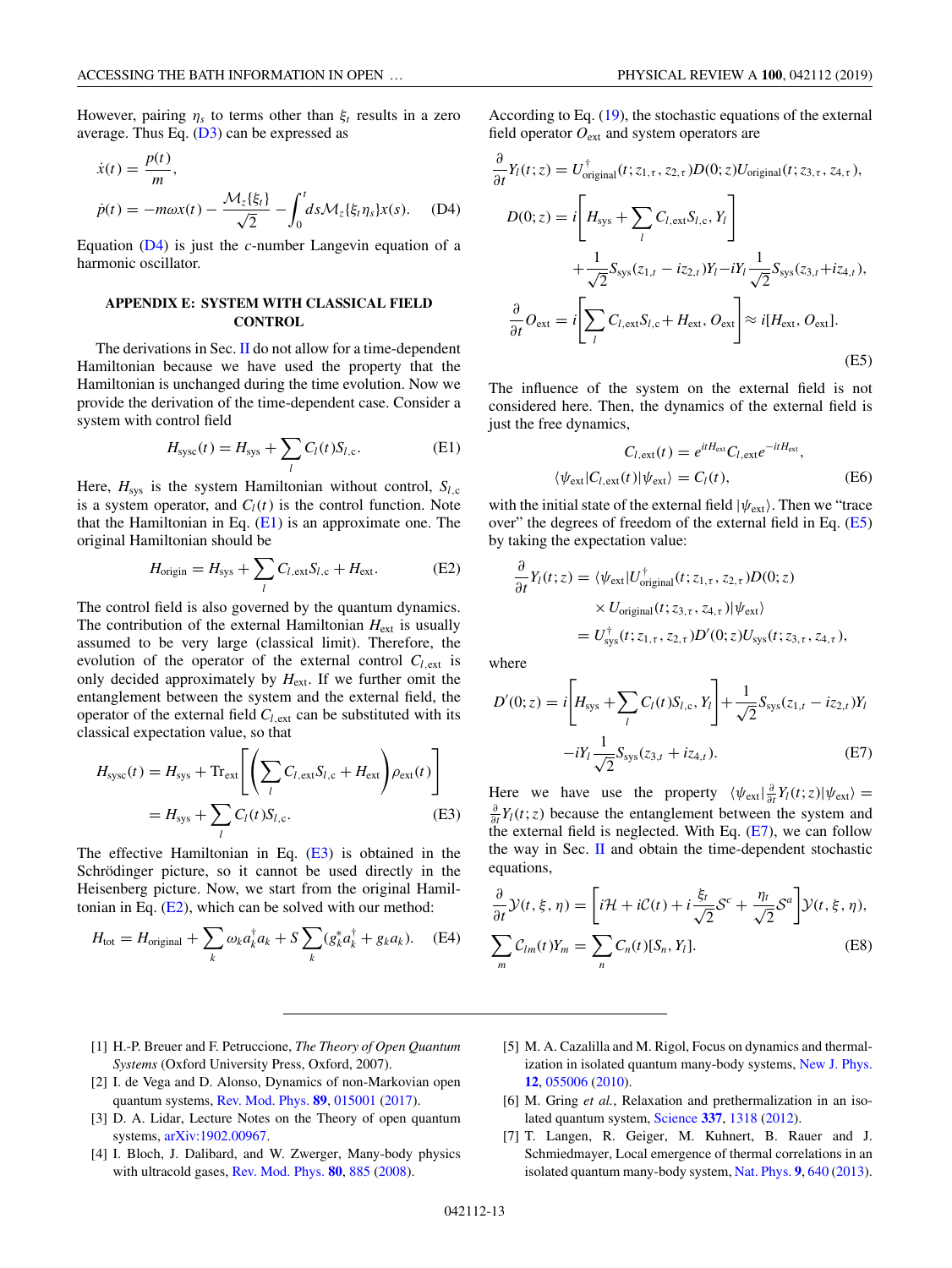- <span id="page-13-0"></span>[8] M. Kuhnert, R. Geiger, T. Langen, M. Gring, B. Rauer, T. Kitagawa, E. Demler, D. Adu Smith, and J. Schmiedmayer, Multimode Dynamics and Emergence of a Characteristic [Length Scale in a One-Dimensional Quantum System,](https://doi.org/10.1103/PhysRevLett.110.090405) Phys. Rev. Lett. **[110](https://doi.org/10.1103/PhysRevLett.110.090405)**, [090405](https://doi.org/10.1103/PhysRevLett.110.090405) [\(2013\)](https://doi.org/10.1103/PhysRevLett.110.090405).
- [9] P. Jurcevic, B. P. Lanyon, P. Hauke, C. Hempel, P. Zoller, R. Blatt, and C. F. Roos, Quasiparticle engineering and entan[glement propagation in a quantum many-body system,](https://doi.org/10.1038/nature13461) Nature (London) **[511](https://doi.org/10.1038/nature13461)**, [202](https://doi.org/10.1038/nature13461) [\(2014\)](https://doi.org/10.1038/nature13461).
- [10] J. Eisert, M. Friesdorf, and C. Gogolin, Quantum many-body systems out of equilibrium, [Nat. Phys.](https://doi.org/10.1038/nphys3215) **[11](https://doi.org/10.1038/nphys3215)**, [124](https://doi.org/10.1038/nphys3215) [\(2015\)](https://doi.org/10.1038/nphys3215).
- [11] A. M. Kaufman, M. E. Tai, A. Lukin, M. Rispoli, R. Schittko, P. M. Preiss, and M. Greiner, Quantum thermalization through entanglement in an isolated many-body system, [Science](https://doi.org/10.1126/science.aaf6725) **[353](https://doi.org/10.1126/science.aaf6725)**, [794](https://doi.org/10.1126/science.aaf6725) [\(2016\)](https://doi.org/10.1126/science.aaf6725).
- [12] B. Neyenhuis, J. Zhang, P. W. Hess, J. Smith, A. C. Lee, P. Richerme, Z.-X. Gong, A. V. Gorshkov, and C. Monroe, Observation of prethermalization in long-range interacting spin chains, [Sci. Adv.](https://doi.org/10.1126/sciadv.1700672) **[3](https://doi.org/10.1126/sciadv.1700672)**, [e1700672](https://doi.org/10.1126/sciadv.1700672) [\(2017\)](https://doi.org/10.1126/sciadv.1700672).
- [13] M. Campisi, P. Talkner, and P. Hänggi, Fluctuation Theorem for Arbitrary Open Quantum Systems, [Phys. Rev. Lett.](https://doi.org/10.1103/PhysRevLett.102.210401) **[102](https://doi.org/10.1103/PhysRevLett.102.210401)**, [210401](https://doi.org/10.1103/PhysRevLett.102.210401) [\(2009\)](https://doi.org/10.1103/PhysRevLett.102.210401).
- [14] M. Esposito, M. A. Ochoa, and M. Galperin, Nature of heat in strongly coupled open quantum systems, [Phys. Rev. B](https://doi.org/10.1103/PhysRevB.92.235440) **[92](https://doi.org/10.1103/PhysRevB.92.235440)**, [235440](https://doi.org/10.1103/PhysRevB.92.235440) [\(2015\)](https://doi.org/10.1103/PhysRevB.92.235440).
- [15] M. Esposito, M. A. Ochoa, and M. Galperin, Quantum Thermodynamics: A Nonequilibrium Green's Function Approach, [Phys. Rev. Lett.](https://doi.org/10.1103/PhysRevLett.114.080602) **[114](https://doi.org/10.1103/PhysRevLett.114.080602)**, [080602](https://doi.org/10.1103/PhysRevLett.114.080602) [\(2015\)](https://doi.org/10.1103/PhysRevLett.114.080602).
- [16] P. Talkner and P. Hänggi, Open system trajectories specify fluctuating work but not heat, [Phys. Rev. E](https://doi.org/10.1103/PhysRevE.94.022143) **[94](https://doi.org/10.1103/PhysRevE.94.022143)**, [022143](https://doi.org/10.1103/PhysRevE.94.022143) [\(2016\)](https://doi.org/10.1103/PhysRevE.94.022143).
- [17] U. Seifert, First and Second Law of Thermodynamics at Strong Coupling, [Phys. Rev. Lett.](https://doi.org/10.1103/PhysRevLett.116.020601) **[116](https://doi.org/10.1103/PhysRevLett.116.020601)**, [020601](https://doi.org/10.1103/PhysRevLett.116.020601) [\(2016\)](https://doi.org/10.1103/PhysRevLett.116.020601).
- [18] J. Liu, H. Xu, B. Li, and C. Wu, Energy transfer in the nonequilibrium spin-boson model: From weak to strong coupling, [Phys. Rev. E](https://doi.org/10.1103/PhysRevE.96.012135) **[96](https://doi.org/10.1103/PhysRevE.96.012135)**, [012135](https://doi.org/10.1103/PhysRevE.96.012135) [\(2017\)](https://doi.org/10.1103/PhysRevE.96.012135).
- [19] C. Jarzynski, Stochastic and Macroscopic Thermodynamics of Strongly Coupled Systems, [Phys. Rev. X](https://doi.org/10.1103/PhysRevX.7.011008) **[7](https://doi.org/10.1103/PhysRevX.7.011008)**, [011008](https://doi.org/10.1103/PhysRevX.7.011008) [\(2017\)](https://doi.org/10.1103/PhysRevX.7.011008).
- [20] A. Bruch, C. Lewenkopf, and F. V. Oppen, Landauer-Büttiker Approach to Strongly Coupled Quantum Thermodynamics: Inside-Outside Duality of Entropy Evolution, [Phys. Rev. Lett.](https://doi.org/10.1103/PhysRevLett.120.107701) **[120](https://doi.org/10.1103/PhysRevLett.120.107701)**, [107701](https://doi.org/10.1103/PhysRevLett.120.107701) [\(2018\)](https://doi.org/10.1103/PhysRevLett.120.107701).
- [21] M. Perarnau-Llobet, H. Wilming, A. Riera, R. Gallego, and J. Eisert, Strong Coupling Corrections in Quantum Thermodynamics, [Phys. Rev. Lett.](https://doi.org/10.1103/PhysRevLett.120.120602) **[120](https://doi.org/10.1103/PhysRevLett.120.120602)**, [120602](https://doi.org/10.1103/PhysRevLett.120.120602) [\(2018\)](https://doi.org/10.1103/PhysRevLett.120.120602).
- [22] N. Lambert, Y. N. Chen, Y. C. Chen, C. M. Li, G. Y. Chen, F. Nori, Quantum biology, [Nat. Phys.](https://doi.org/10.1038/nphys2474) **[9](https://doi.org/10.1038/nphys2474)**, [10](https://doi.org/10.1038/nphys2474) [\(2013\)](https://doi.org/10.1038/nphys2474).
- [23] L. G. Mourokh and F. Nori, Energy transfer efficiency in the chromophore network strongly coupled to a vibrational mode, [Phys. Rev. E](https://doi.org/10.1103/PhysRevE.92.052720) **[92](https://doi.org/10.1103/PhysRevE.92.052720)**, [052720](https://doi.org/10.1103/PhysRevE.92.052720) [\(2015\)](https://doi.org/10.1103/PhysRevE.92.052720).
- [24] H. B. Chen, N. Lambert, Y. C. Cheng, Y. N. Chen, and F. Nori, Using non-Markovian measures to evaluate quantum master equations for photosynthesis, [Sci. Rep.](https://doi.org/10.1038/srep12753) **[5](https://doi.org/10.1038/srep12753)**, [12753](https://doi.org/10.1038/srep12753) [\(2015\)](https://doi.org/10.1038/srep12753).
- [25] B. X. Wang, M. J. Tao, Q. Ai, T. Xin, N. Lambert, D. Ruan, Y. C. Cheng, F. Nori, F. G. Deng, and G. L. Long, Efficient [quantum simulation of photosynthetic light harvesting,](https://doi.org/10.1038/s41534-018-0102-2) npj Quantum Inf. **[4](https://doi.org/10.1038/s41534-018-0102-2)**, [52](https://doi.org/10.1038/s41534-018-0102-2) [\(2018\)](https://doi.org/10.1038/s41534-018-0102-2).
- [26] T. Brixner, J. Stenger, H. M. Vaswani, M. Cho, R. E. Blankenship, and G. R. Fleming, Two-dimensional spec[troscopy of electronic couplings in photosynthesis,](https://doi.org/10.1038/nature03429) Nature (London) **[434](https://doi.org/10.1038/nature03429)**, [625](https://doi.org/10.1038/nature03429) [\(2005\)](https://doi.org/10.1038/nature03429).
- [27] A. W. Chin, J. Prior, R. Rosenbach, F. Caycedo-Soler, S. F. Huelga, and M. B. Plenio, The role of nonequilibrium vibrational structures in electronic coherence and recoherence in pigment-protein complexes, [Nat. Phys.](https://doi.org/10.1038/nphys2515) **[9](https://doi.org/10.1038/nphys2515)**, [113](https://doi.org/10.1038/nphys2515) [\(2013\)](https://doi.org/10.1038/nphys2515).
- [28] A. Halpin, P. J. M. Johnson, R. Tempelaar, R. S. Murphy, J. Knoester, T. L. C. Jansen, and R. J. D. Miller, Coherent exciton-vibrational dynamics and energy transfer in conjugated organics, [Nat. Chem.](https://doi.org/10.1038/nchem.1834) **[6](https://doi.org/10.1038/nchem.1834)**, [196](https://doi.org/10.1038/nchem.1834) [\(2014\)](https://doi.org/10.1038/nchem.1834).
- [29] T. R. Nelson, D. Ondarse-Alvarez, N. Oldani, B. Rodriguez-Hernandez, L. Alfonso-Hernandez, J. F. Galindo, V. D. Kleiman, S. Fernandez-Alberti, A. E. Roitberg, and S. Tretiak, Two-dimensional spectroscopy of a molecular dimer unveils [the effects of vibronic coupling on exciton coherences,](https://doi.org/10.1038/s41467-018-04694-8) Nat. Commun. **[9](https://doi.org/10.1038/s41467-018-04694-8)**, [2316](https://doi.org/10.1038/s41467-018-04694-8) [\(2018\)](https://doi.org/10.1038/s41467-018-04694-8).
- [30] M. Maiuri, E. E. Ostroumov, R. G. Saer, R. E. Blankenship, and G. D. Scholes, Coherent wave packets in the Fenna-Matthews-Olson complex are robust to excitonic-structure perturbations caused by mutagenesis, [Nat. Chem.](https://doi.org/10.1038/nchem.2910) **[10](https://doi.org/10.1038/nchem.2910)**, [177](https://doi.org/10.1038/nchem.2910) [\(2018\)](https://doi.org/10.1038/nchem.2910).
- [31] J. Reichert, P. Nalbach, and M. Thorwart, Dynamics of a quantum two-state system in a linearly driven quantum bath, [Phys. Rev. A](https://doi.org/10.1103/PhysRevA.94.032127) **[94](https://doi.org/10.1103/PhysRevA.94.032127)**, [032127](https://doi.org/10.1103/PhysRevA.94.032127) [\(2016\)](https://doi.org/10.1103/PhysRevA.94.032127).
- [32] H. Grabert, P. Nalbach, J. Reichert, and M. Thorwart, Nonequilibrium response of nanosystems coupled to driven quantum baths, [J. Phys. Chem. Lett.](https://doi.org/10.1021/acs.jpclett.6b00703) **[7](https://doi.org/10.1021/acs.jpclett.6b00703)**, [2015](https://doi.org/10.1021/acs.jpclett.6b00703) [\(2016\)](https://doi.org/10.1021/acs.jpclett.6b00703).
- [33] H. Grabert and M. Thorwart, Quantum mechanical response to a driven Caldeira-Leggett bath, [Phys. Rev. E](https://doi.org/10.1103/PhysRevE.98.012122) **[98](https://doi.org/10.1103/PhysRevE.98.012122)**, [012122](https://doi.org/10.1103/PhysRevE.98.012122) [\(2018\)](https://doi.org/10.1103/PhysRevE.98.012122).
- [34] S. Gasparinetti, P. Solinas, A. Braggio, and M. Sassetti, Heat[exchange statistics in driven open quantum systems,](https://doi.org/10.1088/1367-2630/16/11/115001) New J. Phys. **[16](https://doi.org/10.1088/1367-2630/16/11/115001)**, [115001](https://doi.org/10.1088/1367-2630/16/11/115001) [\(2014\)](https://doi.org/10.1088/1367-2630/16/11/115001).
- [35] M. Carrega, P. Solinas, M. Sassetti, and U. Weiss, Energy Exchange in Driven Open Quantum Systems at Strong Coupling, [Phys. Rev. Lett.](https://doi.org/10.1103/PhysRevLett.116.240403) **[116](https://doi.org/10.1103/PhysRevLett.116.240403)**, [240403](https://doi.org/10.1103/PhysRevLett.116.240403) [\(2016\)](https://doi.org/10.1103/PhysRevLett.116.240403).
- [36] L. Song and Q. Shi, Hierarchical equations of motion method applied to nonequilibrium heat transport in model molecular junctions: Transient heat current and high-order moments of the current operator, [Phys. Rev. B](https://doi.org/10.1103/PhysRevB.95.064308) **[95](https://doi.org/10.1103/PhysRevB.95.064308)**, [064308](https://doi.org/10.1103/PhysRevB.95.064308) [\(2017\)](https://doi.org/10.1103/PhysRevB.95.064308).
- [37] G. W. Ford, J. T. Lewis, and R. F. O'Connell, Quantum Langevin equation, [Phys. Rev. A](https://doi.org/10.1103/PhysRevA.37.4419) **[37](https://doi.org/10.1103/PhysRevA.37.4419)**, [4419](https://doi.org/10.1103/PhysRevA.37.4419) [\(1988\)](https://doi.org/10.1103/PhysRevA.37.4419).
- [38] C.-P. Sun and L.-H. Yu, Exact dynamics of a quantum dissipative system in a constant external field, [Phys. Rev. A](https://doi.org/10.1103/PhysRevA.51.1845) **[51](https://doi.org/10.1103/PhysRevA.51.1845)**, [1845](https://doi.org/10.1103/PhysRevA.51.1845) [\(1995\)](https://doi.org/10.1103/PhysRevA.51.1845).
- [39] J. J. Hope, Theory of input and output of atoms from an atomic trap, [Phys. Rev. A](https://doi.org/10.1103/PhysRevA.55.R2531) **[55](https://doi.org/10.1103/PhysRevA.55.R2531)**, [R2531\(R\)](https://doi.org/10.1103/PhysRevA.55.R2531) [\(1997\)](https://doi.org/10.1103/PhysRevA.55.R2531).
- [40] P. Wang, A. M. Tartakovsky, and D. M. Tartakovsky, Probability Density Function Method for Langevin Equations with Colored Noise, [Phys. Rev. Lett.](https://doi.org/10.1103/PhysRevLett.110.140602) **[110](https://doi.org/10.1103/PhysRevLett.110.140602)**, [140602](https://doi.org/10.1103/PhysRevLett.110.140602) [\(2013\)](https://doi.org/10.1103/PhysRevLett.110.140602).
- [41] T. Brett and T. Galla, Stochastic Processes with Distributed Delays: Chemical Langevin Wquation and Linear-Noise Approximation, [Phys. Rev. Lett.](https://doi.org/10.1103/PhysRevLett.110.250601) **[110](https://doi.org/10.1103/PhysRevLett.110.250601)**, [250601](https://doi.org/10.1103/PhysRevLett.110.250601) [\(2013\)](https://doi.org/10.1103/PhysRevLett.110.250601).
- [42] L. Stella, C. D. Lorenz, and L. Kantorovich, Generalized Langevin equation: An efficient approach to nonequilibrium molecular dynamics of open systems, [Phys. Rev. B](https://doi.org/10.1103/PhysRevB.89.134303) **[89](https://doi.org/10.1103/PhysRevB.89.134303)**, [134303](https://doi.org/10.1103/PhysRevB.89.134303) [\(2014\)](https://doi.org/10.1103/PhysRevB.89.134303).
- [43] J. Rosa and M. W. Beims, Dissipation and transport dynamics in a ratchet coupled to a discrete bath, [Phys. Rev. E](https://doi.org/10.1103/PhysRevE.78.031126) **[78](https://doi.org/10.1103/PhysRevE.78.031126)**, [031126](https://doi.org/10.1103/PhysRevE.78.031126) [\(2008\)](https://doi.org/10.1103/PhysRevE.78.031126).
- [44] H. Hasegawa, Specific heat anomalies of small quantum systems subjected to finite baths, [J. Math. Phys.](https://doi.org/10.1063/1.3669485) **[52](https://doi.org/10.1063/1.3669485)**, [123301](https://doi.org/10.1063/1.3669485) [\(2011\)](https://doi.org/10.1063/1.3669485).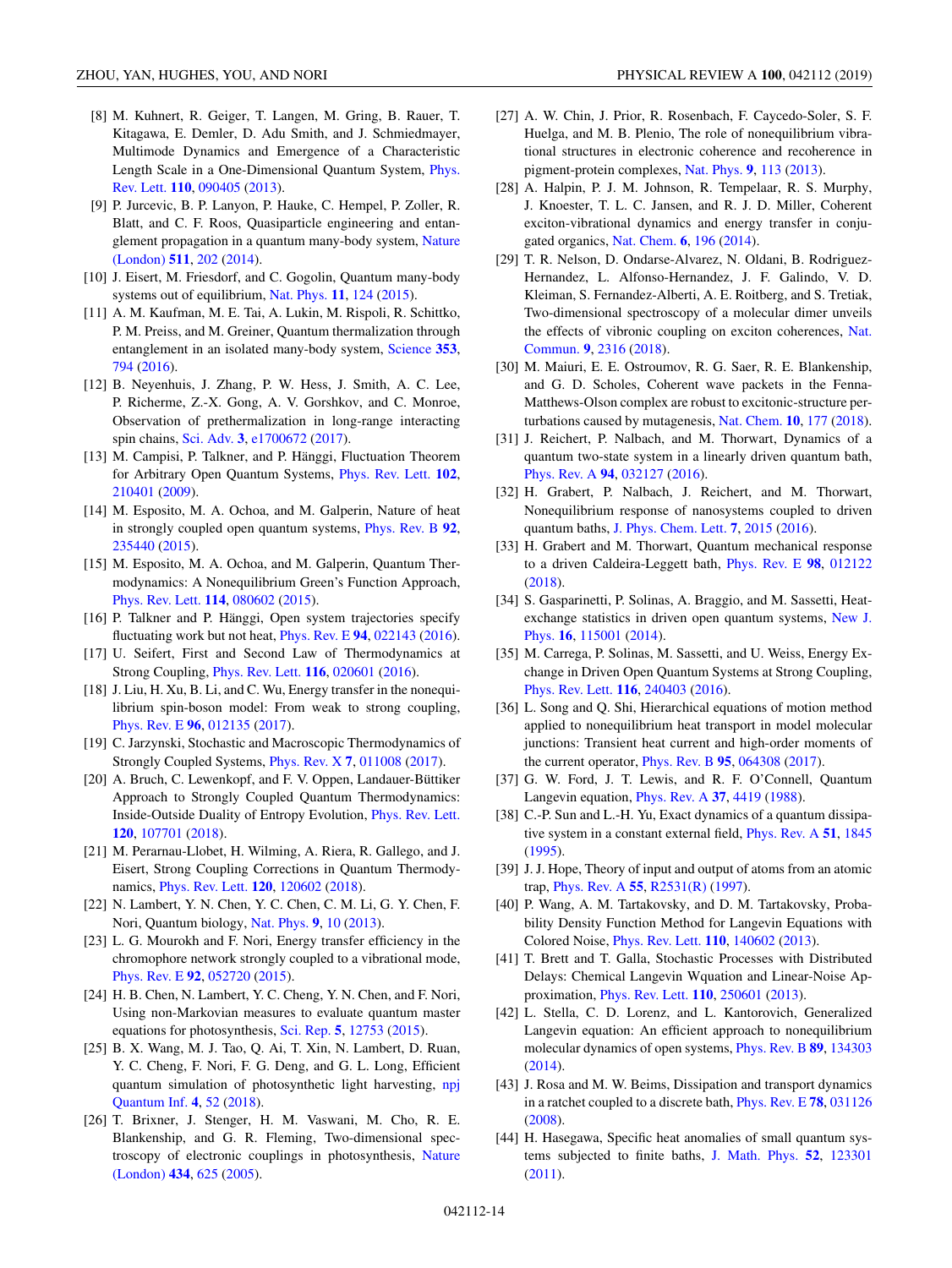- <span id="page-14-0"></span>[45] H. Hasegawa, Classical small systems coupled to finite baths, [Phys. Rev. E](https://doi.org/10.1103/PhysRevE.83.021104) **[83](https://doi.org/10.1103/PhysRevE.83.021104)**, [021104](https://doi.org/10.1103/PhysRevE.83.021104) [\(2011\)](https://doi.org/10.1103/PhysRevE.83.021104).
- [46] L. Diósi, N. Gisin, and W. T. Strunz, Non-Markovian quantum state diffusion, [Phys. Rev. A](https://doi.org/10.1103/PhysRevA.58.1699) **[58](https://doi.org/10.1103/PhysRevA.58.1699)**, [1699](https://doi.org/10.1103/PhysRevA.58.1699) [\(1998\)](https://doi.org/10.1103/PhysRevA.58.1699).
- [47] T. Yu, L. Diósi, N. Gisin, and W. T. Strunz, Non-Markovian quantum-state diffusion: Perturbation approach, [Phys. Rev. A](https://doi.org/10.1103/PhysRevA.60.91) **[60](https://doi.org/10.1103/PhysRevA.60.91)**, [91](https://doi.org/10.1103/PhysRevA.60.91) [\(1999\)](https://doi.org/10.1103/PhysRevA.60.91).
- [48] J. Jing, X. Zhao, J. O. You, and T. Yu, Time-local quantum[state-diffusion equation for multilevel quantum systems,](https://doi.org/10.1103/PhysRevA.85.042106) Phys. Rev. A **[85](https://doi.org/10.1103/PhysRevA.85.042106)**, [042106](https://doi.org/10.1103/PhysRevA.85.042106) [\(2012\)](https://doi.org/10.1103/PhysRevA.85.042106).
- [49] Z.-Z. Li, C.-T. Yip, H.-Y. Deng, M. Chen, T. Yu, J. Q. You, and C.-H. Lam, Approach to solving spin-boson dynamics via non-Markovian quantum trajectories, [Phys. Rev. A](https://doi.org/10.1103/PhysRevA.90.022122) **[90](https://doi.org/10.1103/PhysRevA.90.022122)**, [022122](https://doi.org/10.1103/PhysRevA.90.022122) [\(2014\)](https://doi.org/10.1103/PhysRevA.90.022122).
- [50] D.-W. Luo, C.-H. Lam, L.-A. Wu, T. Yu, H.-Q. Lin, and J. Q. You, Higher-order solutions to non-Markovian quantum [dynamics via a hierarchical functional derivative,](https://doi.org/10.1103/PhysRevA.92.022119) Phys. Rev. A **[92](https://doi.org/10.1103/PhysRevA.92.022119)**, [022119](https://doi.org/10.1103/PhysRevA.92.022119) [\(2015\)](https://doi.org/10.1103/PhysRevA.92.022119).
- [51] A. Würger, Strong-coupling theory for the spin-phonon model, [Phys. Rev. B](https://doi.org/10.1103/PhysRevB.57.347) **[57](https://doi.org/10.1103/PhysRevB.57.347)**, [347](https://doi.org/10.1103/PhysRevB.57.347) [\(1998\)](https://doi.org/10.1103/PhysRevB.57.347).
- [52] I. Wilson-Rae and A. Imamoğlu, Quantum dot cavity-QED [in the presence of strong electron-phonon interactions,](https://doi.org/10.1103/PhysRevB.65.235311) Phys. Rev. B **[65](https://doi.org/10.1103/PhysRevB.65.235311)**, [235311](https://doi.org/10.1103/PhysRevB.65.235311) [\(2002\)](https://doi.org/10.1103/PhysRevB.65.235311).
- [53] D. P. S. McCutcheon, N. S. Dattani, E. M. Gauger, B. W. Lovett, and A. Nazir, A general approach to quantum dynamics using a variational master equation: Application to [phonon-damped Rabi rotations in quantum dots,](https://doi.org/10.1103/PhysRevB.84.081305) Phys. Rev. B **[84](https://doi.org/10.1103/PhysRevB.84.081305)**, [081305\(R\)](https://doi.org/10.1103/PhysRevB.84.081305) [\(2011\)](https://doi.org/10.1103/PhysRevB.84.081305).
- [54] C. Zhao, Z. Lü, and H. Zheng, Entanglement evolution and quantum phase transition of biased  $s = \frac{1}{2}$  spin-boson model, [Phys. Rev. E](https://doi.org/10.1103/PhysRevE.84.011114) **[84](https://doi.org/10.1103/PhysRevE.84.011114)**, [011114](https://doi.org/10.1103/PhysRevE.84.011114) [\(2011\)](https://doi.org/10.1103/PhysRevE.84.011114).
- [55] C. Roy and S. Hughes, Phonon-Dressed Mollow Triplet in the Regime of Cavity Quantum Electrodynamics: Excitation-Induced Dephasing and Nonperturbative Cavity Feeding Effects, [Phys. Rev. Lett.](https://doi.org/10.1103/PhysRevLett.106.247403) **[106](https://doi.org/10.1103/PhysRevLett.106.247403)**, [247403](https://doi.org/10.1103/PhysRevLett.106.247403) [\(2011\)](https://doi.org/10.1103/PhysRevLett.106.247403).
- [56] Z. Lü and H. Zheng, Effects of counter-rotating interaction on driven tunneling dynamics: coherent destruction of tunneling and Bloch-Siegert shift, [Phys. Rev. A](https://doi.org/10.1103/PhysRevA.86.023831) **[86](https://doi.org/10.1103/PhysRevA.86.023831)**, [023831](https://doi.org/10.1103/PhysRevA.86.023831) [\(2012\)](https://doi.org/10.1103/PhysRevA.86.023831).
- [57] Y. Yan, Z. Lü, and H. Zheng, Effects of counter-rotatingwave terms of the driving field on the spectrum of resonance fluorescence, [Phys. Rev. A](https://doi.org/10.1103/PhysRevA.88.053821) **[88](https://doi.org/10.1103/PhysRevA.88.053821)**, [053821](https://doi.org/10.1103/PhysRevA.88.053821) [\(2013\)](https://doi.org/10.1103/PhysRevA.88.053821).
- [58] R. Manson, K. Roy-Choudhury, and S. Hughes, Polaron master equation theory of pulse-driven phonon-assisted population inversion and single-photon emission from quantum-dot excitons, [Phys. Rev. B](https://doi.org/10.1103/PhysRevB.93.155423) **[93](https://doi.org/10.1103/PhysRevB.93.155423)**, [155423](https://doi.org/10.1103/PhysRevB.93.155423) [\(2016\)](https://doi.org/10.1103/PhysRevB.93.155423).
- [59] C. Gustin and S. Hughes, Pulsed excitation dynamics in quantum-dot –cavity systems: Limits to optimizing the fidelity of on-demand single-photon sources, [Phys. Rev. B](https://doi.org/10.1103/PhysRevB.98.045309) **[98](https://doi.org/10.1103/PhysRevB.98.045309)**, [045309](https://doi.org/10.1103/PhysRevB.98.045309) [\(2018\)](https://doi.org/10.1103/PhysRevB.98.045309).
- [60] V. E. Shapiro and V. M. Loginov, Formulae of "differentiation" and their use for solving stochastic equations, [Physica A](https://doi.org/10.1016/0378-4371(78)90198-X) **[91](https://doi.org/10.1016/0378-4371(78)90198-X)**, [563](https://doi.org/10.1016/0378-4371(78)90198-X) [\(1978\)](https://doi.org/10.1016/0378-4371(78)90198-X).
- [61] Y. Tanimura and R. Kubo, Time evolution of a quantum system [in contact with a nearly Gaussian-Markoffian noise bath,](https://doi.org/10.1143/JPSJ.58.101) J. Phys. Soc. Jpn. **[58](https://doi.org/10.1143/JPSJ.58.101)**, [101](https://doi.org/10.1143/JPSJ.58.101) [\(1989\)](https://doi.org/10.1143/JPSJ.58.101).
- [62] Y. Yan, F. Yang, Y. Liu, and J. Shao, Hierarchical approach [based on stochastic decoupling to dissipative systems,](https://doi.org/10.1016/j.cplett.2004.07.036) Chem. Phys. Lett. **[395](https://doi.org/10.1016/j.cplett.2004.07.036)**, [216](https://doi.org/10.1016/j.cplett.2004.07.036) [\(2004\)](https://doi.org/10.1016/j.cplett.2004.07.036).
- [63] R. Xu, P. Cui, X. Li, Y. Mo, and Y. Yan, Exact quantum master equation via the calculus on path integrals, [J. Chem. Phys.](https://doi.org/10.1063/1.1850899) **[122](https://doi.org/10.1063/1.1850899)**, [041103](https://doi.org/10.1063/1.1850899) [\(2005\)](https://doi.org/10.1063/1.1850899).
- [64] A. Ishizaki and Y. Tanimura, Quantum dynamics of system strongly coupled to low-temperature colored noise bath: reduced hierarchy equations approach, [J. Phys. Soc. Jpn.](https://doi.org/10.1143/JPSJ.74.3131) **[74](https://doi.org/10.1143/JPSJ.74.3131)**, [3131](https://doi.org/10.1143/JPSJ.74.3131) [\(2005\)](https://doi.org/10.1143/JPSJ.74.3131).
- [65] X. Yin, J. Ma, X. G. Wang, and F. Nori, Spin squeezing under non-Markovian channels by the hierarchy equation method, [Phys. Rev. A](https://doi.org/10.1103/PhysRevA.86.012308) **[86](https://doi.org/10.1103/PhysRevA.86.012308)**, [012308](https://doi.org/10.1103/PhysRevA.86.012308) [\(2012\)](https://doi.org/10.1103/PhysRevA.86.012308).
- [66] C. Duan, Z. Tang, J. Cao, and J. Wu, Zero-temperature localization in a sub-Ohmic spin-boson model investigated by an extended hierarchy equation of motion, [Phys. Rev. B](https://doi.org/10.1103/PhysRevB.95.214308) **[95](https://doi.org/10.1103/PhysRevB.95.214308)**, [214308](https://doi.org/10.1103/PhysRevB.95.214308) [\(2017\)](https://doi.org/10.1103/PhysRevB.95.214308).
- [67] C.-Y. Hsieh and J. Cao, A unified stochastic formulation of dissipative quantum dynamics, I. Generalized hierarchical equations, [J. Chem. Phys.](https://doi.org/10.1063/1.5018725) **[148](https://doi.org/10.1063/1.5018725)**, [014103](https://doi.org/10.1063/1.5018725) [\(2018\)](https://doi.org/10.1063/1.5018725).
- [68] W.-M. Zhang, P.-Y. Lo, H.-N. Xiong, M. W.-Y. Tu, and F. Nori, General Non-Markovian Dynamics of Open Quantum Systems, [Phys. Rev. Lett.](https://doi.org/10.1103/PhysRevLett.109.170402) **[109](https://doi.org/10.1103/PhysRevLett.109.170402)**, [170402](https://doi.org/10.1103/PhysRevLett.109.170402) [\(2012\)](https://doi.org/10.1103/PhysRevLett.109.170402).
- [69] Y. Tanimura, Stochastic liouville, langevin, fokker-planck, and master equation approaches to quantum dissipative systems, [J. Phys. Soc. Jpn.](https://doi.org/10.1143/JPSJ.75.082001) **[75](https://doi.org/10.1143/JPSJ.75.082001)**, [082001](https://doi.org/10.1143/JPSJ.75.082001) [\(2006\)](https://doi.org/10.1143/JPSJ.75.082001).
- [70] J. T. Stockburger and C. H. Mak, Dynamical Simulation of [Current Fluctuations in A Dissipative Two-State System,](https://doi.org/10.1103/PhysRevLett.80.2657) Phys. Rev. Lett. **[80](https://doi.org/10.1103/PhysRevLett.80.2657)**, [2657](https://doi.org/10.1103/PhysRevLett.80.2657) [\(1998\)](https://doi.org/10.1103/PhysRevLett.80.2657).
- [71] J. T. Stockburger and H. Grabert, Exact c-number Representation of Non-Markovian Quantum Dissipation, [Phys. Rev. Lett.](https://doi.org/10.1103/PhysRevLett.88.170407) **[88](https://doi.org/10.1103/PhysRevLett.88.170407)**, [170407](https://doi.org/10.1103/PhysRevLett.88.170407) [\(2002\)](https://doi.org/10.1103/PhysRevLett.88.170407).
- [72] J. Shao, Decoupling quantum dissipation interaction via stochastic fields, [J. Chem. Phys.](https://doi.org/10.1063/1.1647528) **[120](https://doi.org/10.1063/1.1647528)**, [5053](https://doi.org/10.1063/1.1647528) [\(2004\)](https://doi.org/10.1063/1.1647528).
- [73] W. Koch and F. Großmann, Non-Markovian Dissipative Semiclassical Dynamics, [Phys. Rev. Lett.](https://doi.org/10.1103/PhysRevLett.100.230402) **[100](https://doi.org/10.1103/PhysRevLett.100.230402)**, [230402](https://doi.org/10.1103/PhysRevLett.100.230402) [\(2008\)](https://doi.org/10.1103/PhysRevLett.100.230402).
- [74] Y.-A. Yan and Y. Zhou, Hermitian non-Markovian stochastic [master equations for quantum dissipative dynamics,](https://doi.org/10.1103/PhysRevA.92.022121) Phys. Rev. A **[92](https://doi.org/10.1103/PhysRevA.92.022121)**, [022121](https://doi.org/10.1103/PhysRevA.92.022121) [\(2015\)](https://doi.org/10.1103/PhysRevA.92.022121).
- [75] Y.-A. Yan and J. Shao, Stochastic description of quantum Brownian dynamics, [Front. Phys.](https://doi.org/10.1007/s11467-016-0570-9) **[11](https://doi.org/10.1007/s11467-016-0570-9)**, [110309](https://doi.org/10.1007/s11467-016-0570-9) [\(2016\)](https://doi.org/10.1007/s11467-016-0570-9).
- [76] C.-Y. Hsieh and J. Cao, A unified stochastic formulation of dissipative quantum dynamics. II. Beyond linear response of spin baths, [J. Chem. Phys.](https://doi.org/10.1063/1.5018726) **[148](https://doi.org/10.1063/1.5018726)**, [014104](https://doi.org/10.1063/1.5018726) [\(2018\)](https://doi.org/10.1063/1.5018726).
- [77] [J. Hubbard, Calculation of Partition Functions,](https://doi.org/10.1103/PhysRevLett.3.77) Phys. Rev. Lett. **[3](https://doi.org/10.1103/PhysRevLett.3.77)**, [77](https://doi.org/10.1103/PhysRevLett.3.77) [\(1959\)](https://doi.org/10.1103/PhysRevLett.3.77).
- [78] A. J. Leggett, S. Chakravarty, A. T. Dorsey, M. P. A. Fisher, A. Garg and W. Zwerger, Dynamics of the dissipative two-state system, [Rev. Mod. Phys.](https://doi.org/10.1103/RevModPhys.59.1) **[59](https://doi.org/10.1103/RevModPhys.59.1)**, [1](https://doi.org/10.1103/RevModPhys.59.1) [\(1987\)](https://doi.org/10.1103/RevModPhys.59.1).
- [79] C. W. Gardiner and P. Zoller, Quantum Noise (Springer, New York, 2004).
- [80] S.-B. Zheng and G.-C. Guo, Efficient Scheme for Two-Atom Entanglement and Quantum Information Processing in Cavity QED, [Phys. Rev. Lett.](https://doi.org/10.1103/PhysRevLett.85.2392) **[85](https://doi.org/10.1103/PhysRevLett.85.2392)**, [2392](https://doi.org/10.1103/PhysRevLett.85.2392) [\(2000\)](https://doi.org/10.1103/PhysRevLett.85.2392).
- [81] A. F. van Loo, A. Fedorov, K. Lalumière, B. C. Sanders, A. Blais, and A. Wallraff, Photon-mediated interactions between distant artificial atoms, [Science](https://doi.org/10.1126/science.1244324) **[342](https://doi.org/10.1126/science.1244324)**, [1494](https://doi.org/10.1126/science.1244324) [\(2013\)](https://doi.org/10.1126/science.1244324).
- [82] C. Song, K. Xu, W. Liu, C.-P. Yang, S.-B. Zheng, H. Deng, Q. Xie, K. Huang, Q. Guo, L. Zhang, P. Zhang, D. Xu, D. Zheng, X. Zhu, H. Wang, Y.-A. Chen, C.-Y. Lu, S. Han, and J.-W. Pan, 10-Qubit Entanglement and Parallel Logic Operations with A Superconducting Circuit, [Phys. Rev. Lett.](https://doi.org/10.1103/PhysRevLett.119.180511) **[119](https://doi.org/10.1103/PhysRevLett.119.180511)**, [180511](https://doi.org/10.1103/PhysRevLett.119.180511) [\(2017\)](https://doi.org/10.1103/PhysRevLett.119.180511).